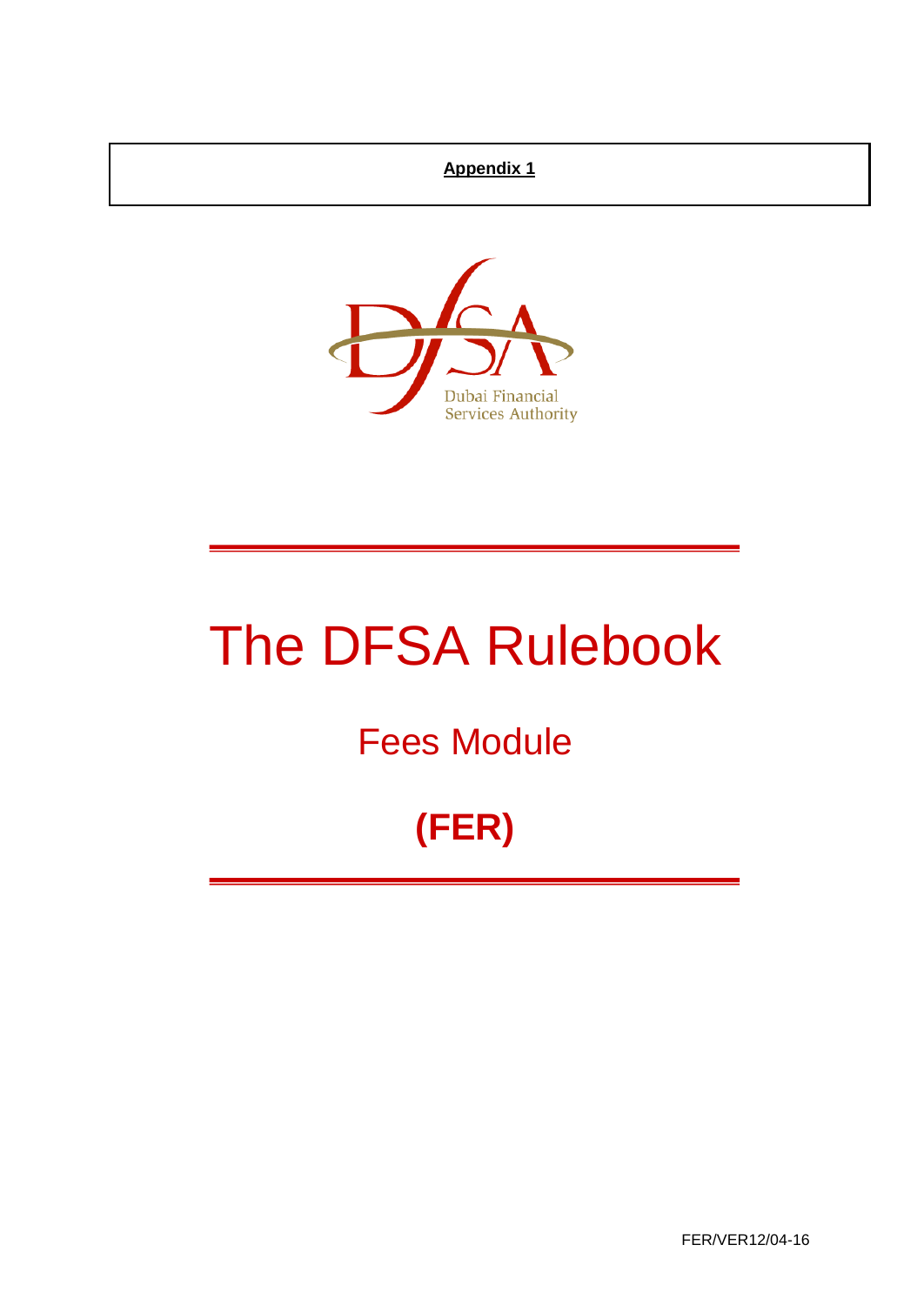

# **Contents**

The contents of this module are divided into the following chapters, sections and appendices:

| 2.   |                                                                              |  |
|------|------------------------------------------------------------------------------|--|
| 2.1  |                                                                              |  |
| 2.2  |                                                                              |  |
| 2.3  |                                                                              |  |
| 2.4  |                                                                              |  |
| 2.5  |                                                                              |  |
| 2.6  |                                                                              |  |
| 2.7  |                                                                              |  |
| 2.8  |                                                                              |  |
| 2.9  | Application for admittance of Securities to the Official List of Securities9 |  |
| 2.10 |                                                                              |  |

| $\mathbf{3}$ |                                                                            |  |
|--------------|----------------------------------------------------------------------------|--|
| 3.1          |                                                                            |  |
| 3.2          |                                                                            |  |
| 3.3          |                                                                            |  |
| 3.4          |                                                                            |  |
| 3.5          |                                                                            |  |
| 3.6          |                                                                            |  |
| 3.7          | Designated Non-Financial Businesses and Professions (initial period) 14    |  |
| 3.8          | Designated Non-Financial Businesses and Professions (subsequent periods)14 |  |
| 3.9          |                                                                            |  |
| 3.10         |                                                                            |  |
| 3.11         |                                                                            |  |
| 3.12         |                                                                            |  |

| 4.1 Filing a Prospectus, Issue Note or other document for approval 17    |  |
|--------------------------------------------------------------------------|--|
|                                                                          |  |
| 4.3 Seeking consent to commence a regulatory proceeding before the FMT18 |  |
|                                                                          |  |

| 5   |  |
|-----|--|
| 5.1 |  |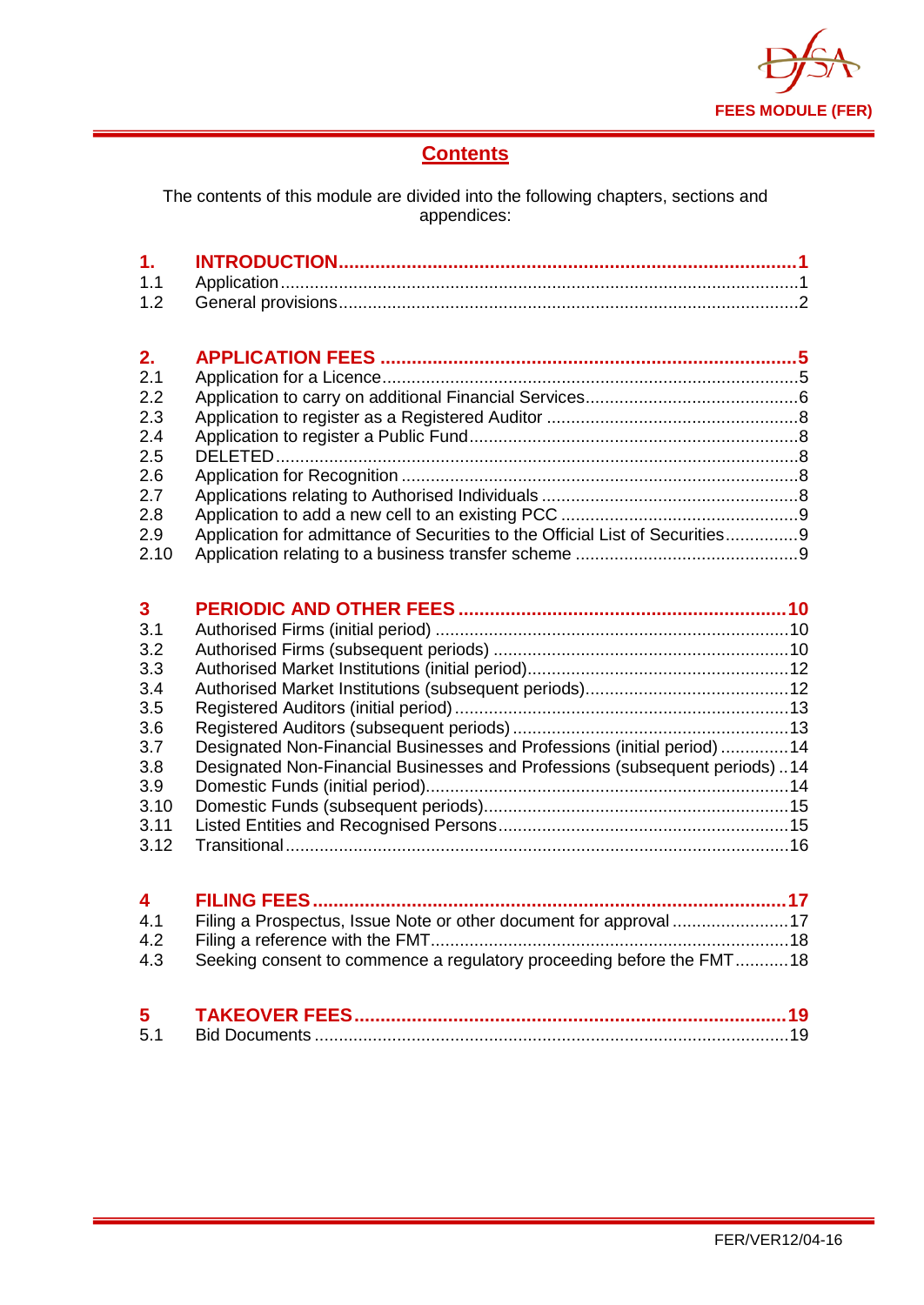

# <span id="page-2-0"></span>**1. INTRODUCTION**

### <span id="page-2-1"></span>**1.1 Application**

- **1.1.1** This module (FER) applies to a Person in relation to:
	- (a) an application for a Licence;
	- (b) an application to amend the scope of authorisation under a Licence;
	- (c) an application for Recognition as a Recognised Body;
	- (d) an application for registration as a Registered Auditor;
	- (e) an application to register a Public Fund;
	- (f) seeking the DFSA's consent to winding up a Domestic Fund or the transfer of the property of a Domestic Fund to another body;
	- (g) filing a Prospectus or Issue Note pursuant to MKT Rule  $2.6.1(1)(a)$ ;
	- (h) an application for admittance of Securities to the Official List of Securities;
	- (i) an application for an endorsement on a Licence;
	- (j) an application relating to an Authorised Individual; and
	- (k) filing a notice to commence a reference or regulatory proceeding before the FMT.
- **1.1.2** This module also applies to a Person who:
	- (a) is an Authorised Person;
	- (b) is a Registered Auditor;
	- (c) meets part (1) (d), (e) or (f) of the definition of a DNFBP;
	- (d) is a Bidder;
	- (e) is a Recognised Person;
	- (f) is a Listed Entity; or
	- (g) is an Exempt Offeror.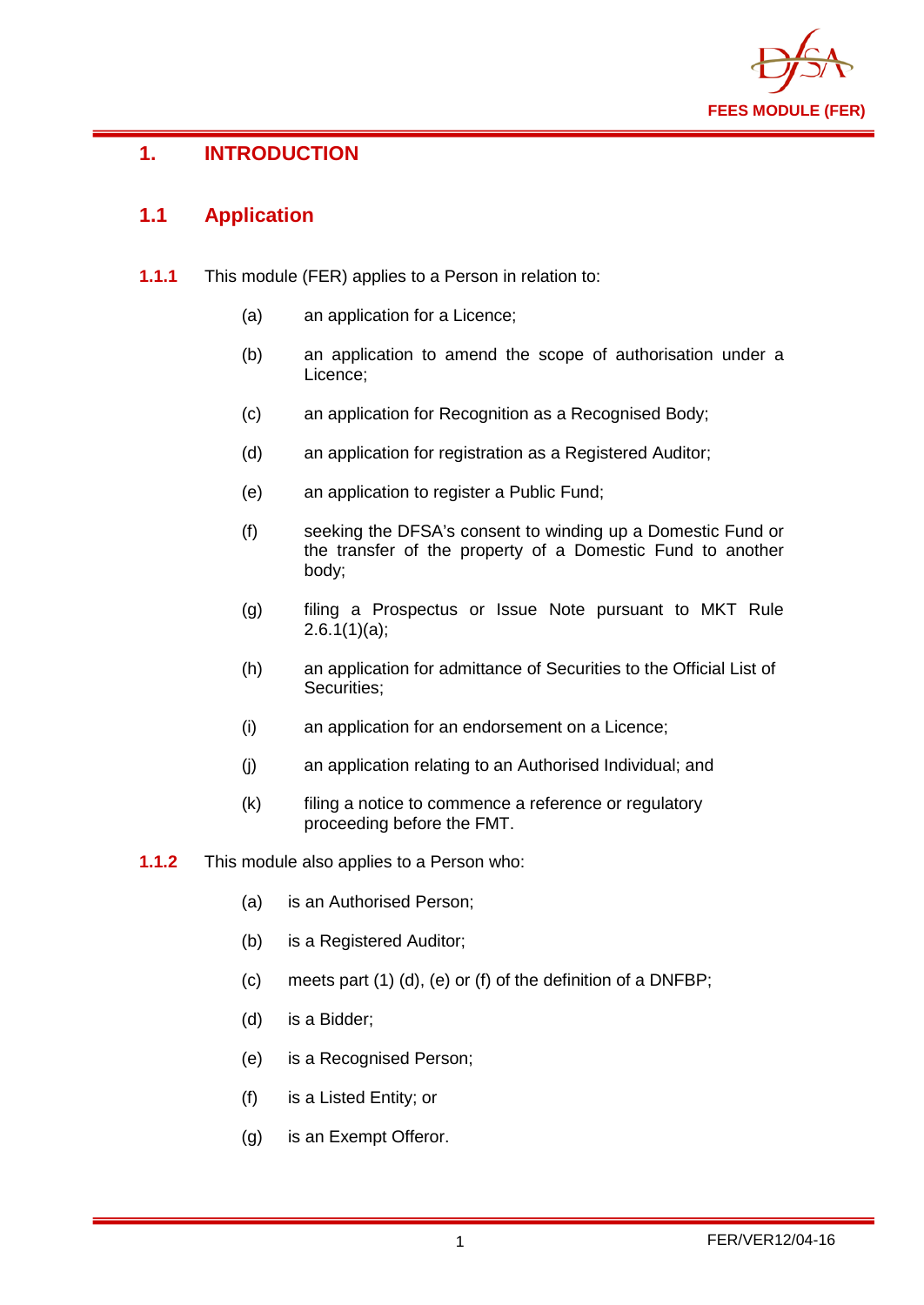

#### <span id="page-3-0"></span>**1.2 General provisions**

- **1.2.1** Where pursuant to chapter 2 or 4, a fee is payable for any application to the DFSA, the application will not be regarded as submitted until the fee and any supplementary fee has been paid in full.
- **1.2.2** (1) In regard to fees payable pursuant to chapter 3:
	- (a) the initial annual fee must be paid in full to the DFSA within 21 days of the date on which the Licence, Recognition or registration is granted or notification made; and
	- (b) subsequent annual fees are payable in advance and must be paid in full to the DFSA:
		- (i) in the case of a Person other than a Registered Auditor, on or before 1 January of the calendar year to which the fee relates; and
		- (ii) in the case of a Registered Auditor, on or before 1 March of the calendar year to which the fee relates.
	- (2) When a fee of the kind specified under (1) is not paid in full on or before the due date or within the prescribed period, such non-payment incurs a late payment fee of:
		- (a) \$1,000; or
		- (b) an amount equivalent to 3% of the annual fee due.

whichever is the greater. In addition the annual fee due shall be increased by 1% for each calendar month, or part of a calendar month, that it remains outstanding beyond the due date.

(3) Nothing in the Rule limits the right of the DFSA to take any other action.

#### **Guidance**

- 1. In regard to the payment of subsequent annual fees, invoices will be issued at least 21 days before the specified date for payment.
- 2. If a fee is not paid by the date on which it becomes due, the Person is in breach of a Rule and the DFSA is entitled to take action including, but not limited to, taking steps to withdraw authorisation to conduct one or more Financial Services.
- **1.2.3** In respect of a fee payable pursuant to chapter 5, payment must be made to the DFSA by the Bidder:
	- (a) at the time of filing of the Bid Document with the DFSA; and
	- (b) before the document is posted.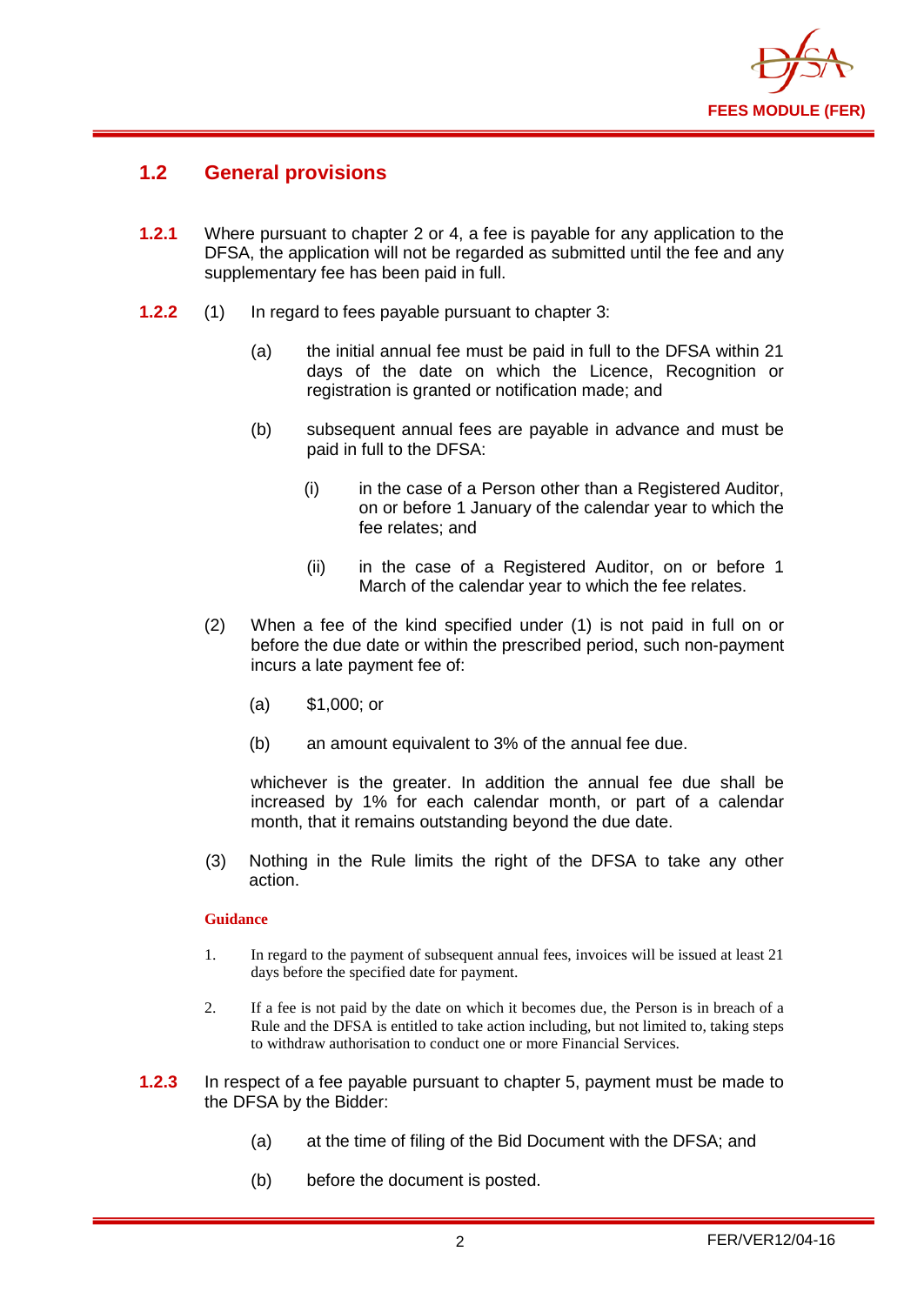

#### **Guidance**

If a fee under chapter 5 is not paid by the date on which it becomes due, the Person is in breach of a Rule and the DFSA is entitled to take action including, but not limited to, taking steps to suspend or cancel listing.

- **1.2.4** Deleted
- **1.2.5** The DFSA may reduce, waive or refund all or part of any fee if it considers that, in the exceptional circumstances of a particular case, it would be equitable to do so.
- **1.2.6** (1) The DFSA may require a Person to pay to the DFSA a supplementary fee in circumstances where it expects to incur substantial additional costs in dealing with an application, notification or conducting ongoing supervision.
	- (2) In such cases the DFSA will notify the Person as soon as reasonably possible of the amount of the supplementary fee.
	- (3) Such a supplementary fee is applicable in respect of any fee payable under:
		- (a) chapter 2 or 3 other than a fee under section 2.6, 3.7, 3.8 or Rule 3.11.2; and
		- (b) section 4.1.
	- (4) A supplementary fee payable under this Rule must be paid within the period specified in the notification under (2).

#### **Guidance**

- 1. A supplementary fee may be levied by the DFSA in circumstances where it expects to incur substantial additional costs in dealing with a matter. Such circumstances could include, for example:
	- (a) complex applications by reason of the applicant's start-up profile, origin, ownership structure or proposed business model;
	- (b) cases where it may be necessary to conduct intense supervisory scrutiny of an entity from a risk perspective;
	- (c) complex waiver or modification requests; complex restructurings or changes in an Authorised Person's structure; or activities which necessitate a change in the Rulebook;
	- (d) novel proposals and applications that cover untested ground or untested areas of the regulatory regime; or
	- (e) if a transaction or event involving a Listed Entity, such as an acquisition, disposal, takeover, merger or significant corporate event, is likely to cause the DFSA to incur substantial additional costs.
- 2. An example is where the entity is a Branch from a jurisdiction where there are not or are not expected to be in place arrangements for co-operation between the DFSA and the relevant regulators in that jurisdiction. Equally, where the entity is incorporated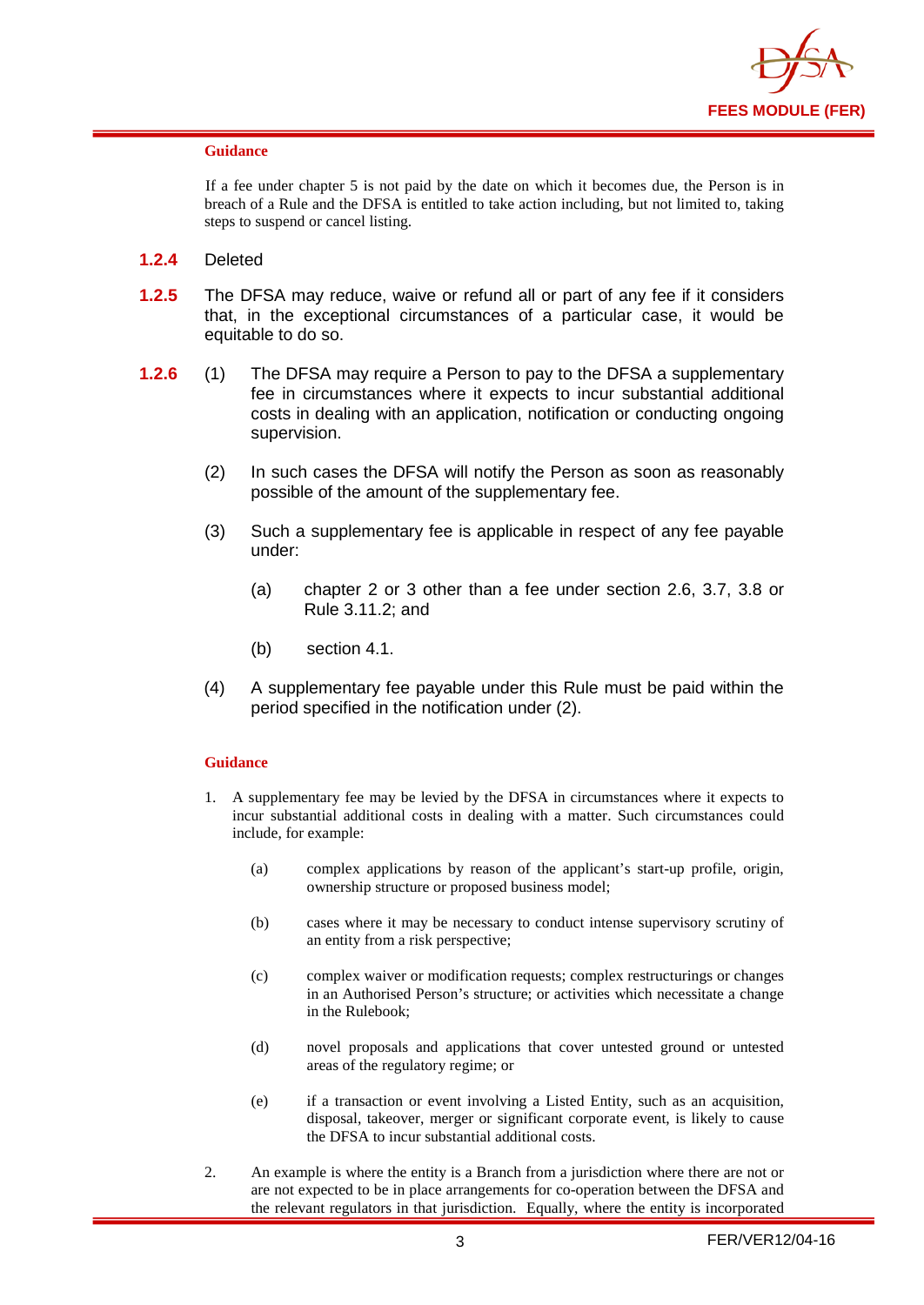

in the DIFC, a full analysis of the prudential and systems arrangements will be required.

- 3. A further example is where the Fund Manager of a Domestic Fund delegates activities or out sources functions to an entity in another jurisdiction or to several entities in different jurisdictions where there are not or are not expected to be in place arrangements for co-operation between the DFSA and the relevant regulators in those jurisdictions.
- 4. A supplementary fee may also be levied by the DFSA in cases where the ongoing supervision of the Authorised Person or Domestic Fund appears to the DFSA to be likely to cause it to incur substantial additional costs.
- **1.2.7** (1) In respect of any fee payable in accordance with FER, the fee must be paid:
	- (a) by the Person to whom the Rule applies or, if applicable, by a Person specified in (2) or (3);
	- (b) in United States Dollars; and
	- (c) by bank transfer directly from a bank account maintained by a Person specified in (a) into the DFSA's bank account.
	- (2) A fee may be paid by another member of a Person's Group or by a Person's legal advisor (if the legal advisor is a DNFBP) where:
		- (a) the fee is payable under section 2.1 to 2.8, section 3, section 4.2 or 4.3 or section 5; and
		- (b) the Person to whom the fee applies does not have a bank account in its own name.
	- (3) A fee payable under Rule 2.9.1 or 4.1.1 may be paid by any of the following:
		- (a) the Issuer, Offeror or Reporting Entity of the Securities;
		- (b) if the Issuer is a Special Purpose Vehicle, by the Person who set up or controls, directly or indirectly, that vehicle;
		- (c) the lead arranger for a proposed issue of Securities, if the lead arranger is either a Bank or is authorised to accept deposits, and supervised, by the Central Bank of the State; or
		- (d) the legal adviser (if it is a DNFBP) acting for a Person referred to in (a), (b) or (c).
	- (4) In (3), a reference to an Issuer, Offeror or Reporting Entity includes the proposed Issuer, Offeror or Reporting Entity.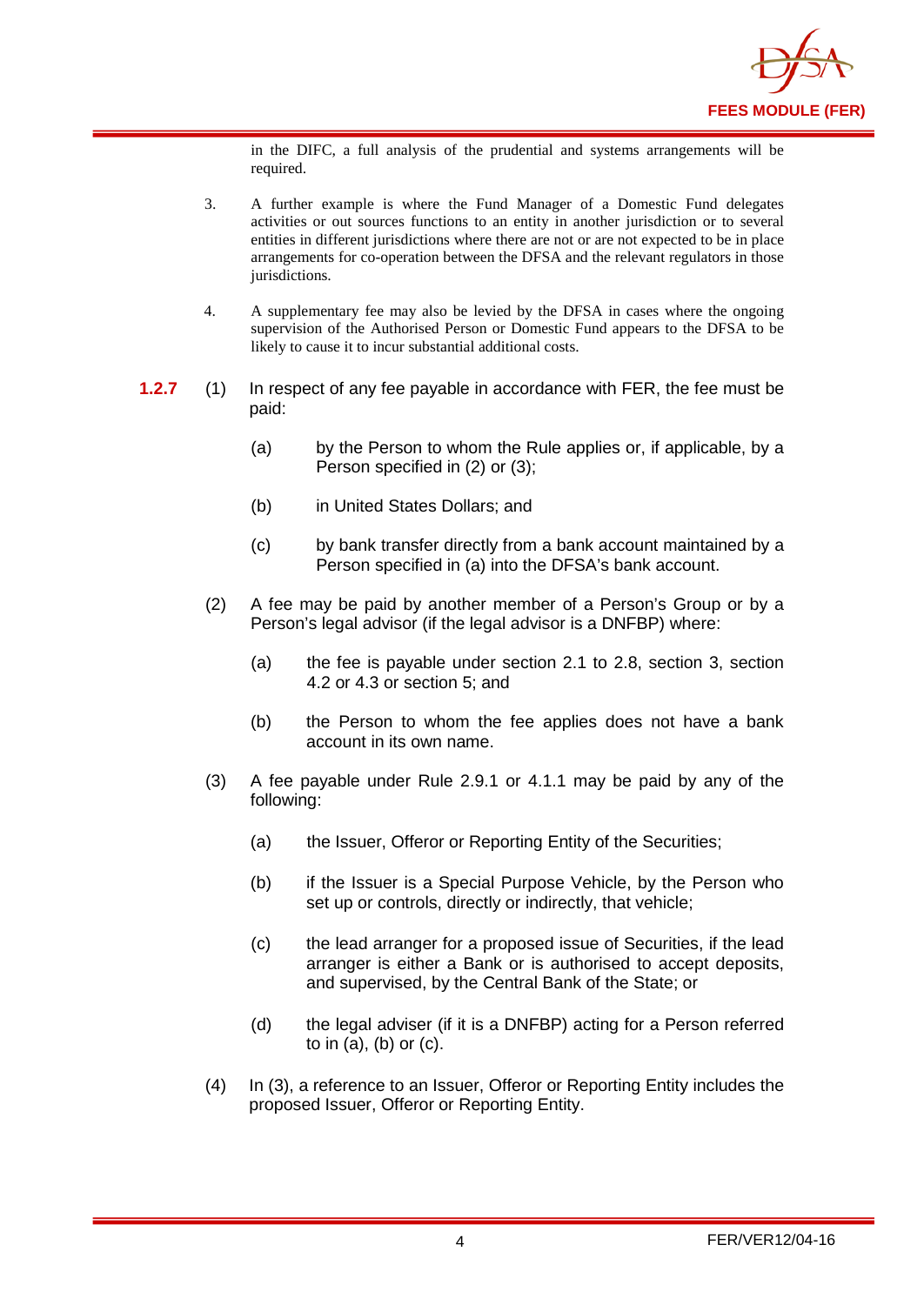

# <span id="page-6-0"></span>**2. APPLICATION FEES**

# <span id="page-6-1"></span>**2.1 Application for a Licence**

- **2.1.1** (1) An applicant applying for a Licence authorising it to carry on one or more Financial Services specified in the left hand column of the table in (2) must pay to the DFSA the highest of the corresponding fees in the right hand column of the table.
	- (2) This is the table referred to in (1):

| Accepting Deposits or Providing Credit.                                                                                                    | \$70,000 |
|--------------------------------------------------------------------------------------------------------------------------------------------|----------|
| Dealing in Investments as Principal (except as a<br>matched principal).                                                                    | \$40,000 |
| Effecting Contracts of Insurance or Carrying Out<br>Contracts of Insurance (except as a Captive<br>Insurer, as a PCC, or as an ISPV).      | \$40,000 |
| Managing a Collective Investment Fund (except<br>as an Umbrella Fund) if any Fund to be managed<br>is not a Qualified Investor Fund.       | \$10,000 |
| Managing a Collective Investment Fund (except<br>as an Umbrella Fund) if the Funds to be<br>managed will only be Qualified Investor Funds. | \$5,000  |
| Dealing in Investments as a matched principal.                                                                                             | \$25,000 |
| Dealing in Investments as Agent.                                                                                                           | \$25,000 |
| Managing Assets.                                                                                                                           | \$25,000 |
| Providing Custody.                                                                                                                         | \$25,000 |
| Managing a Profit Sharing Investment Account.                                                                                              | \$25,000 |
| <b>Providing Trust Services.</b>                                                                                                           | \$25,000 |
| Acting as the Trustee of a Fund.                                                                                                           | \$25,000 |
| Arranging Credit or Deals in Investments.                                                                                                  | \$15,000 |
| Advising on Financial Products or Credit.                                                                                                  | \$15,000 |
| Arranging Custody.                                                                                                                         | \$15,000 |
| Insurance Intermediation.                                                                                                                  | \$15,000 |
| Insurance Management.                                                                                                                      | \$15,000 |
| Operating a Credit Rating Agency.                                                                                                          | \$10,000 |
| Effecting Contracts of Insurance or Carrying Out<br>Contracts of Insurance as a Captive Insurer or as<br>an ISPV.                          | \$5,500  |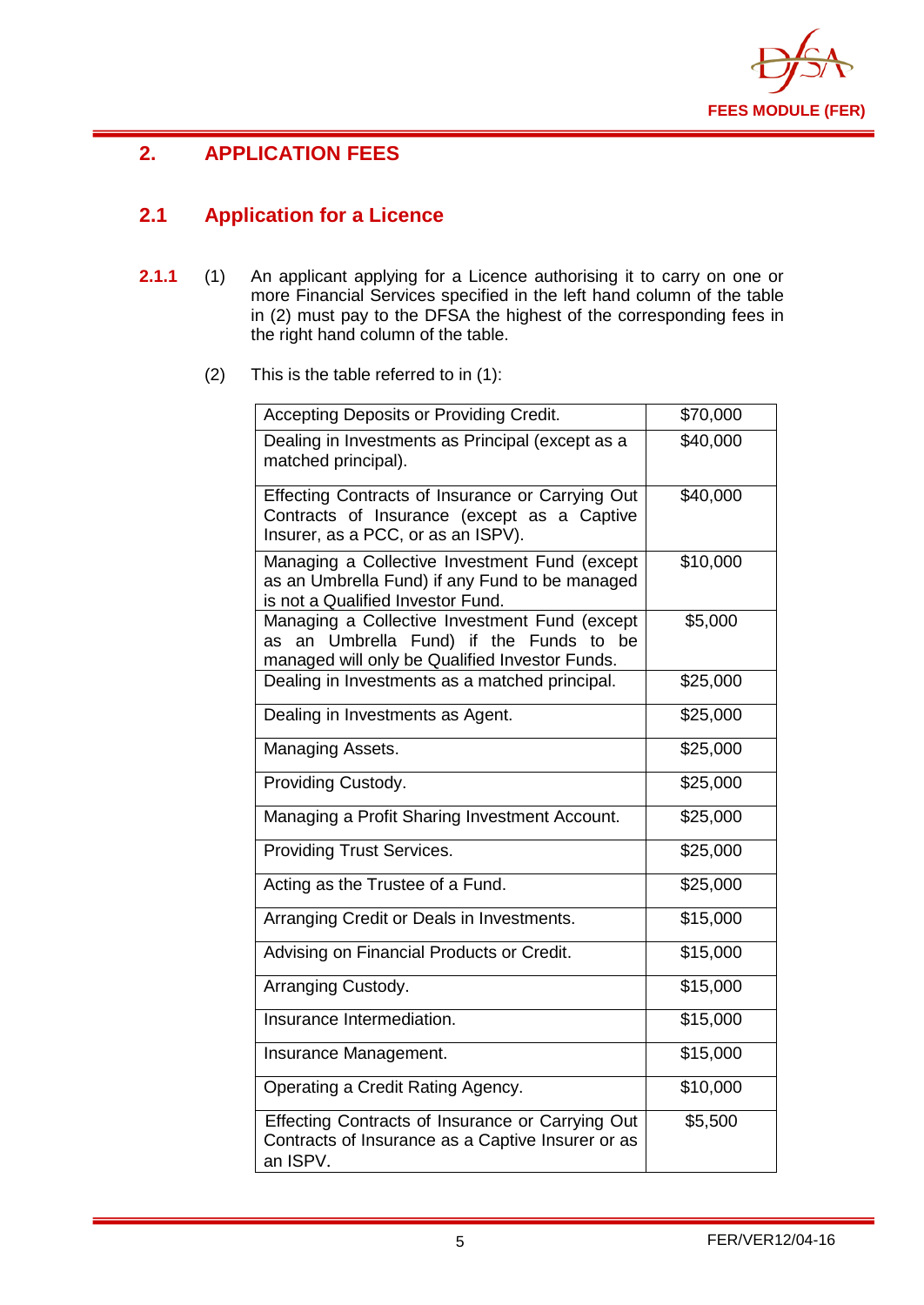

|                            | Effecting Contracts of Insurance or Carrying Out<br>Contracts of Insurance as a PCC: |          |
|----------------------------|--------------------------------------------------------------------------------------|----------|
| (a)                        | for the core; and                                                                    | \$8,000  |
| (b)                        | for each cell                                                                        | \$1,000  |
|                            | Providing Fund Administration.                                                       | \$15,000 |
| Managing an Umbrella Fund: |                                                                                      |          |
|                            |                                                                                      | \$8,000  |
| (a)                        | for the Umbrella; and                                                                | \$1,000  |
| $\mathsf{b}$               | for each Sub-Fund.                                                                   |          |

- **2.1.2** (1) An applicant applying for a Licence authorising it to carry on one or more of the Financial Services of Operating an Exchange and Operating a Clearing House must pay to the DFSA:
	- (a) for Operating an Exchange an application fee of  $$150,000$ ;
	- (b) for Operating a Clearing House an application fee of \$150,000; and
	- (c) for Operating an Exchange and Operating a Clearing House an application fee of \$300,000.
	- (2) An applicant referred to in (1) applying for an endorsement to carry on the Financial Service of Operating an Alternative Trading System must pay to the DFSA an additional application fee of \$65,000.
- **2.1.3** An applicant under Rule 2.1.2(a) or (c) seeking an endorsement to its Licence authorising it to maintain an Official List of Securities must pay to the DFSA an additional application fee of \$150,000.
- **2.1.4** An applicant applying for a Licence authorising it to carry on the Financial Service of Operating a Representative Office must pay to the DFSA an application fee of \$4,000.
- **2.1.5** An applicant for a Licence (other than an applicant referred to in Rule 2.1.2(1)) applying for an authorisation to carry on the Financial Service of Operating an Alternative Trading System must pay to the DFSA an additional application fee of \$65,000.

#### <span id="page-7-0"></span>**2.2 Application to carry on additional Financial Services**

- **2.2.1** An Authorised Firm applying for authorisation to carry on additional Financial Services must pay to the DFSA an application fee equal to the difference between:
	- (a) the basic fee which would be payable under Rule 2.1.1 (1) if it were an applicant for a Licence in terms currently being sought; and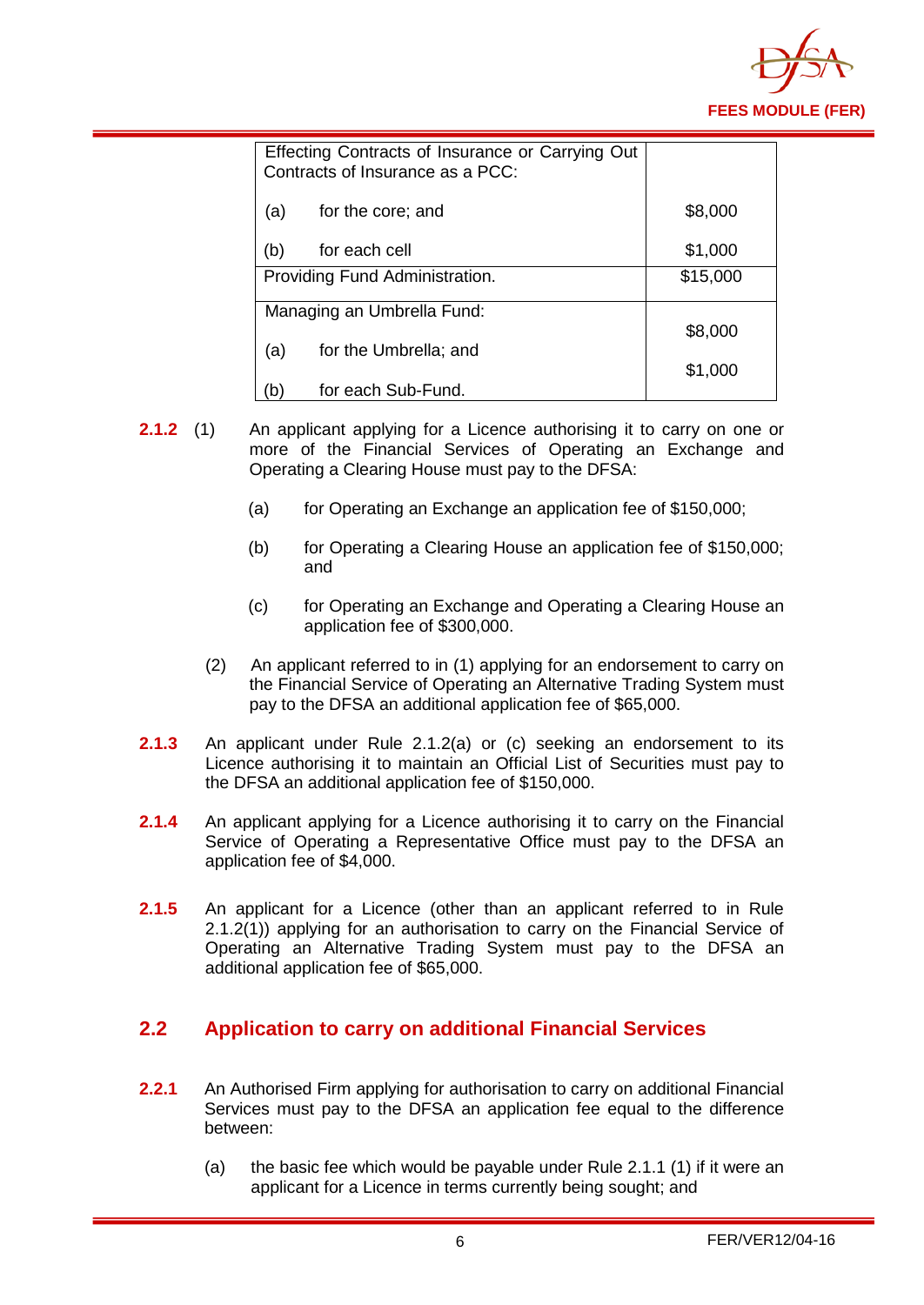

- (b) the basic fee which would be payable under Rule 2.1.1 (1) if it were an applicant for a Licence in terms of that currently held.
- **2.2.2** An Authorised Market Institution applying for authorisation to carry on an additional Financial Service must pay to the DFSA:
	- (a) an application fee of \$150,000 for the Financial Service of Operating a Clearing House; or
	- (b) an application fee of \$150,000 for the Financial Service of Operating an Exchange.
- **2.2.3** An Authorised Market Institution applying for an endorsement on its Licence authorising it to maintain an Official List of Securities must pay to the DFSA an additional application fee of \$150,000.
- **2.2.4** An Authorised Firm applying for an authorisation, or an Authorised Market Institution applying for an endorsement, to carry on the additional Financial Service of Operating an Alternative Trading System must pay to the DFSA an additional application fee of \$65,000.
- **2.2.5** An Authorised Firm or Authorised Market Institution applying for an endorsement on its Licence to act as a Trade Repository must pay to the DFSA an additional application fee of \$5,000.
- **2.2.6** (1) An Authorised Firm applying for an endorsement on its Licence to carry on a Financial Service with or for a Retail Client must pay to the DFSA an additional application fee of \$5,000.
	- (2) An Authorised Firm applying for an endorsement on its Licence to conduct Islamic Financial Business must pay to the DFSA an additional application fee of \$5,000.
	- (3) An Authorised Firm applying for an endorsement on its Licence to hold or control Client Assets must pay to the DFSA an additional application fee of \$5,000.
	- (4) An Authorised Firm applying for an endorsement on its Licence to hold Insurance Monies must pay to the DFSA an additional application fee of \$5,000.
- <span id="page-8-0"></span>**2.2.7** (1) If an Authorised Firm applies to the DFSA to amend the scope of authorisation under its Licence, and no fee is already specified under this section for the application, the Authorised Firm must pay to the DFSA an application fee of \$5,000 for the application.
	- (2) Paragraph (1) does not apply to an application that is only to remove an authorisation from a Licence.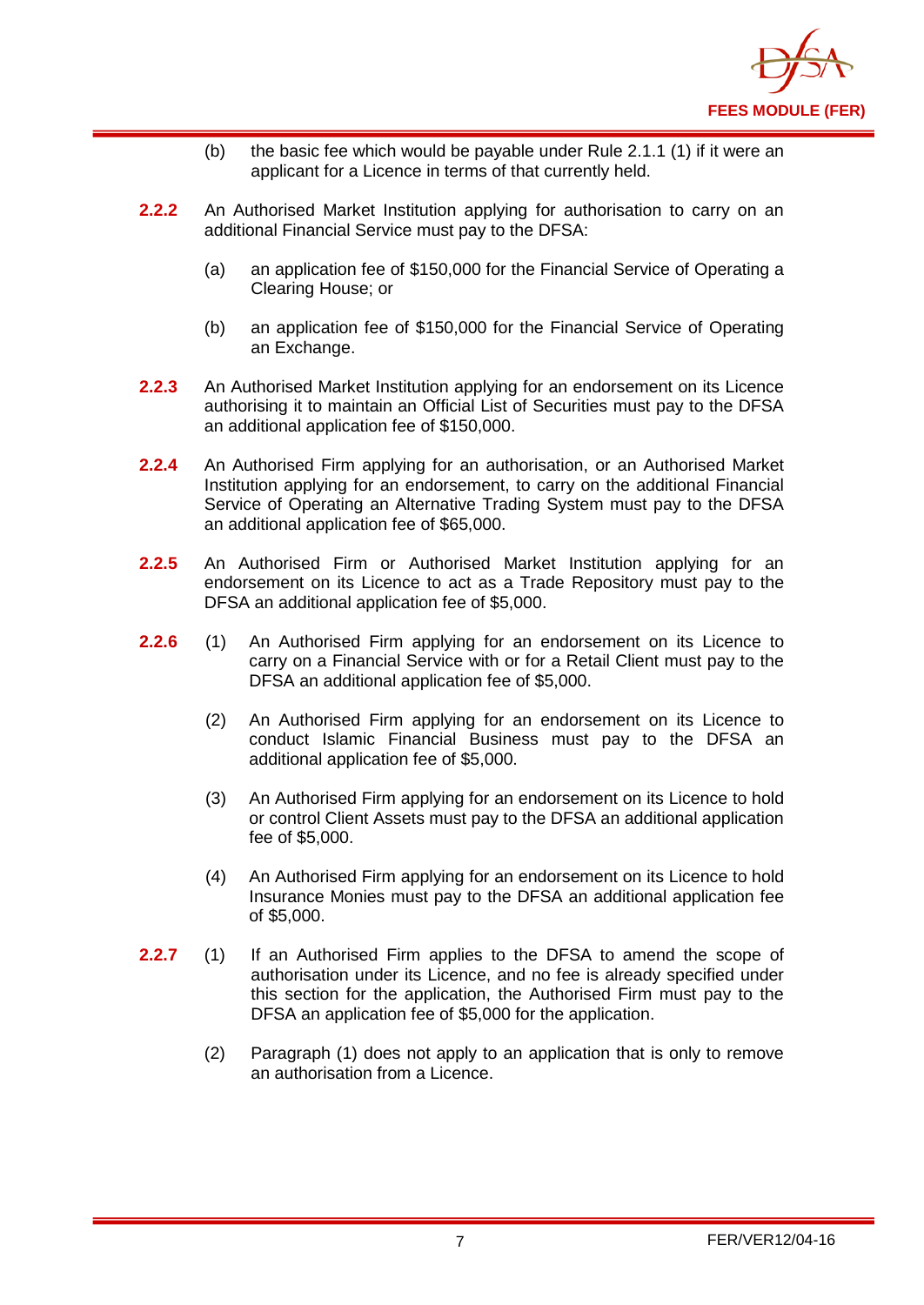

#### **2.3 Application to register as a Registered Auditor**

**2.3.1** An applicant for registration as a Registered Auditor with the DFSA must pay to the DFSA an application fee of \$7,000.

#### <span id="page-9-0"></span>**2.4 Application to register a Public Fund**

**2.4.1** The Fund Manager or the Person proposing to be the Fund Manager of a Domestic Fund which is a Public Fund, who is applying to register the Fund must pay to the DFSA an application fee of \$1,000 plus, where the Public Fund is an Umbrella Fund, \$1,000 for each of its sub-funds.

#### <span id="page-9-1"></span>**2.5 DELETED**

**2.5.1** Deleted

#### <span id="page-9-2"></span>**2.6 Application for Recognition**

**2.6.1** An applicant for Recognition as a Recognised Body must pay to the DFSA an application fee of \$15,000.

#### <span id="page-9-3"></span>**2.7 Applications relating to Authorised Individuals**

- **2.7.1** (1) An Authorised Firm applying to the DFSA:
	- (a) for Authorised Individual status for an individual;
	- (b) to amend an Authorised Individual's authorisation to include a new Licensed Function; or
	- (c) to substitute one Authorised Individual for another performing a particular Licensed Function in the Authorised Firm,

must pay to the DFSA an application fee of \$500 for each Authorised Individual for whom it is seeking authorisation; to amend the scope of his authorisation; or to substitute as an Authorised Individual (as the case may be).

(2) Paragraph (1) does not apply in relation to an application to grant Authorised Individual status that is made in conjunction with an application for a Licence.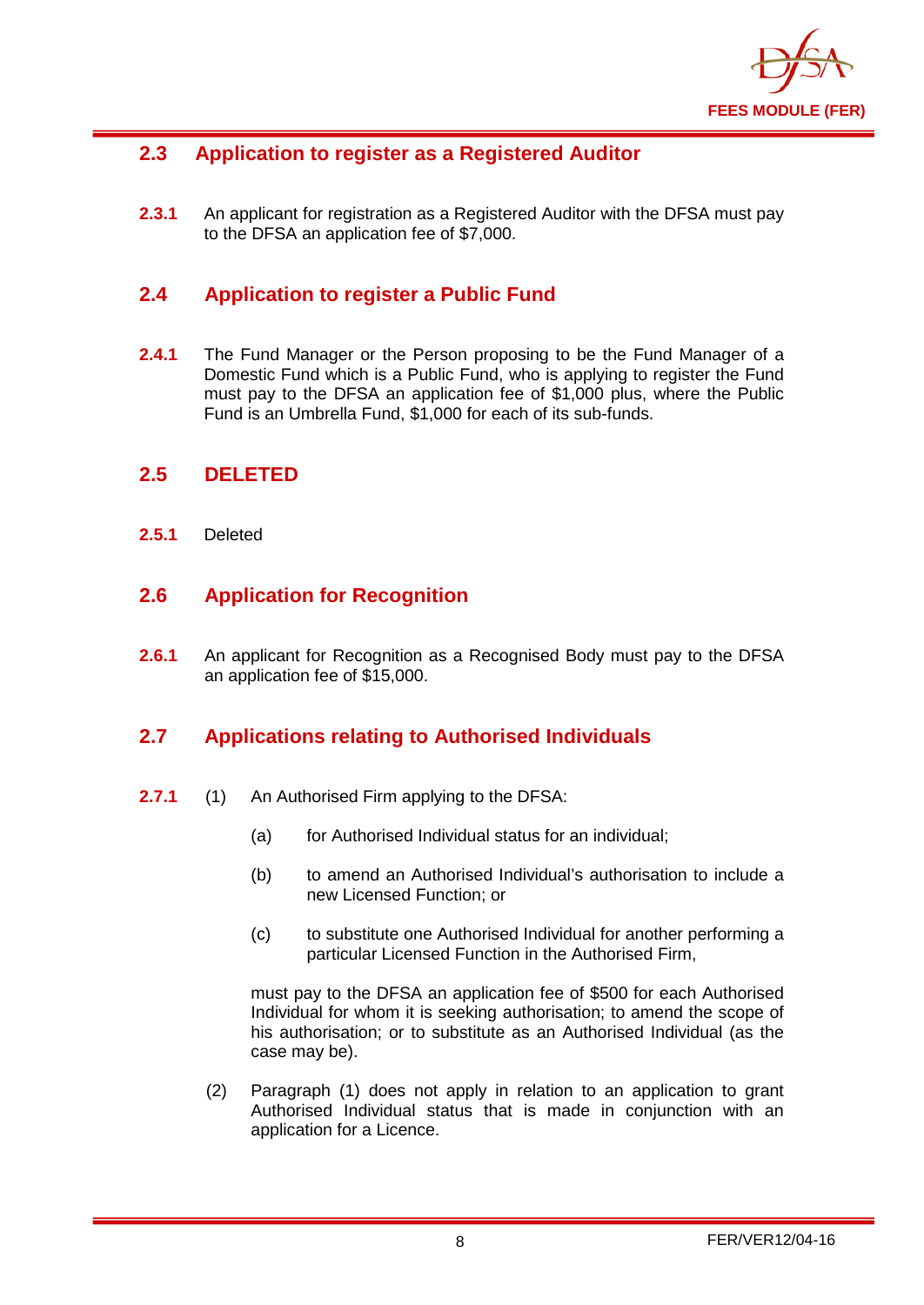

#### <span id="page-10-0"></span>**2.8 Application to add a new cell to an existing PCC**

**2.8.1** A Licenced PCC applying to add one or more new cells must pay to the DFSA \$1,000 in respect of each cell to be added.

#### <span id="page-10-1"></span>**2.9 Application for admittance of Securities to the Official List of Securities**

**2.9.1** An applicant for admission of Securities to the Official List of Securities must pay to the DFSA an application fee of \$2,500.

#### **Guidance**

An applicant for admission of Securities to the Official List of Securities under Rule 2.9.1 may include an applicant who is an Exempt Offeror (as defined in Article 13(2) of the Markets Law).

#### <span id="page-10-2"></span>**2.10 Application relating to a business transfer scheme**

**2.10.1** An Authorised Firm applying under GEN Rule 12.1.5 for DFSA consent to a transfer scheme must pay to the DFSA an application fee of \$5,000.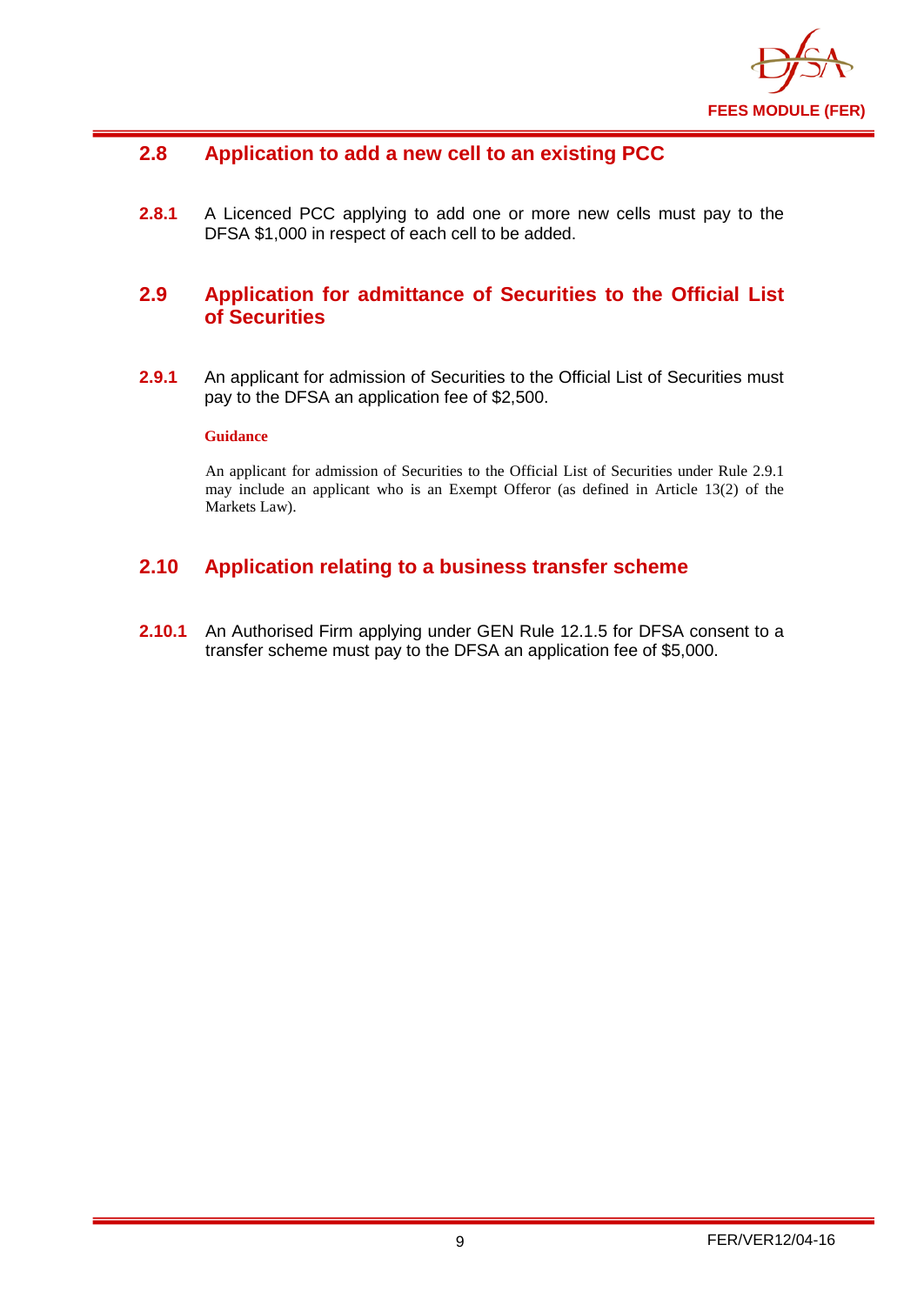

# <span id="page-11-0"></span>**3 PERIODIC AND OTHER FEES**

# <span id="page-11-1"></span>**3.1 Authorised Firms (initial period)**

- **3.1.1** (1) An Authorised Firm must pay to the DFSA the initial annual fee specified in (2) for the initial period of regulation between the date of the grant of its Licence and the end of the year.
	- (2) The initial annual fee is the fee which was payable at the time of its application for the Licence, multiplied by the number of whole calendar months between the date of the grant of the Licence and the end of the year divided by 12.

#### <span id="page-11-2"></span>**3.2 Authorised Firms (subsequent periods)**

- **3.2.1** (1) An Authorised Firm must pay to the DFSA an annual fee for any period of regulation after the initial period described in Rule 3.1.1.
	- (2) The annual fee is:
		- (a) the highest of the fees specified in the right hand column of the table in (3) corresponding to the Financial Services specified in the left hand column of the table which the Authorised Firm is authorised to carry on under its Licence; plus
		- (b) \$1,000 for each complete \$1,000,000 of expenditure, where "expenditure" has the meaning given in Rule 3.2.2; plus
		- (c) \$65,000, if the Authorised Firm is carrying on the Financial Service of Operating an Alternative Trading System.
	- (3) This is the table referred to in (2) (a):

| Accepting Deposits or Providing Credit.                                                                                                                                               | \$70,000 |
|---------------------------------------------------------------------------------------------------------------------------------------------------------------------------------------|----------|
| Dealing in Investments as Principal (except as a<br>matched principal).                                                                                                               | \$40,000 |
| Effecting Contracts of Insurance or Carrying Out<br>Contracts of Insurance where the Authorised<br>Firm is not carrying on business as a Captive<br>Insurer, as a PCC, or as an ISPV. | \$40,000 |
| Managing a Collective Investment Fund (except<br>as an Umbrella Fund) if any Fund managed is<br>not a Qualified Investor Fund.                                                        | \$10,000 |
| Managing a Collective Investment Fund (except<br>as an Umbrella Fund) if the Funds managed are<br>only Qualified Investor Funds.                                                      | \$5,000  |
| Dealing in Investments as a matched principal.                                                                                                                                        | \$25,000 |
| Dealing in Investments as Agent.                                                                                                                                                      | \$25,000 |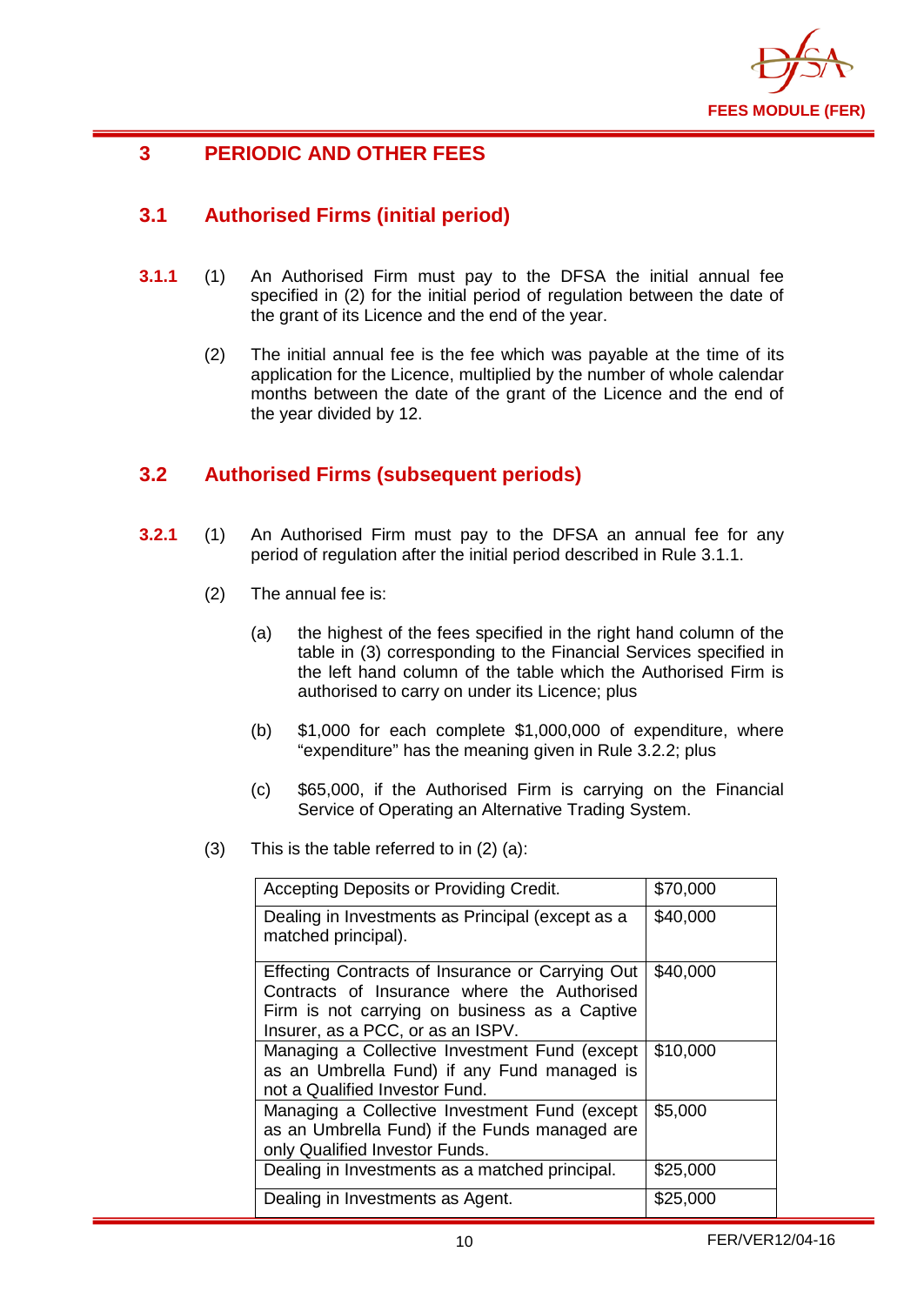

| Managing Assets.                                                                                                                                                       | \$25,000 |  |
|------------------------------------------------------------------------------------------------------------------------------------------------------------------------|----------|--|
| Providing Custody.                                                                                                                                                     | \$25,000 |  |
| Managing a Profit Sharing Investment Account.                                                                                                                          | \$25,000 |  |
| Providing Trust Services.                                                                                                                                              | \$25,000 |  |
| Acting as the Trustee of a Fund.                                                                                                                                       | \$25,000 |  |
| Arranging Credit or Deals in Investments.                                                                                                                              | \$15,000 |  |
| Advising on Financial Products or Credit.                                                                                                                              | \$15,000 |  |
| Arranging Custody.                                                                                                                                                     | \$15,000 |  |
| Insurance Intermediation.                                                                                                                                              | \$15,000 |  |
| Insurance Management.                                                                                                                                                  | \$15,000 |  |
| Operating a Credit Rating Agency.                                                                                                                                      | \$10,000 |  |
| Effecting Contracts of Insurance or Carrying Out<br>Contracts of Insurance where the Authorised<br>Firm is carrying on business as a Captive Insurer<br>or as an ISPV. | \$5,500  |  |
| Effecting Contracts of Insurance or Carrying Out<br>Contracts of Insurance where the Authorised<br>Firm is carrying on business as a PCC:                              |          |  |
| (a)<br>for the core; and                                                                                                                                               | \$8,000  |  |
| (b)<br>for each cell.                                                                                                                                                  | \$1,000  |  |
| Providing Fund Administration.                                                                                                                                         | \$15,000 |  |
| Managing an Umbrella Fund:                                                                                                                                             |          |  |
| (a)<br>for the Umbrella; and                                                                                                                                           | \$8,000  |  |
| (b)<br>for each Sub-Fund.                                                                                                                                              | \$1,000  |  |

- (4) The annual fee for an Authorised Firm authorised as a Representative Office is \$4,000.
- **3.2.2** (1) For the purposes of Rule 3.2.1 and subject to (2) "expenditure" means:
	- (a) in the case of an Authorised Firm which is a Domestic Firm and to which PIB applies, its annual expenditure calculated as the sum of the amounts entered in its PIB regulatory return in respect of "administrative expenses", "depreciation" and "other operating expenses" in relation to business carried on in or from the DIFC including business carried on through a branch in another jurisdiction;
	- (b) in the case of an Authorised Firm which operates in the DIFC through a Branch and to which PIB applies, its annual expenditure calculated as the sum of the amounts entered in its PIB regulatory return in respect of "administrative expenses", "depreciation" and "other operating expenses" in relation to business carried on in or from the DIFC; and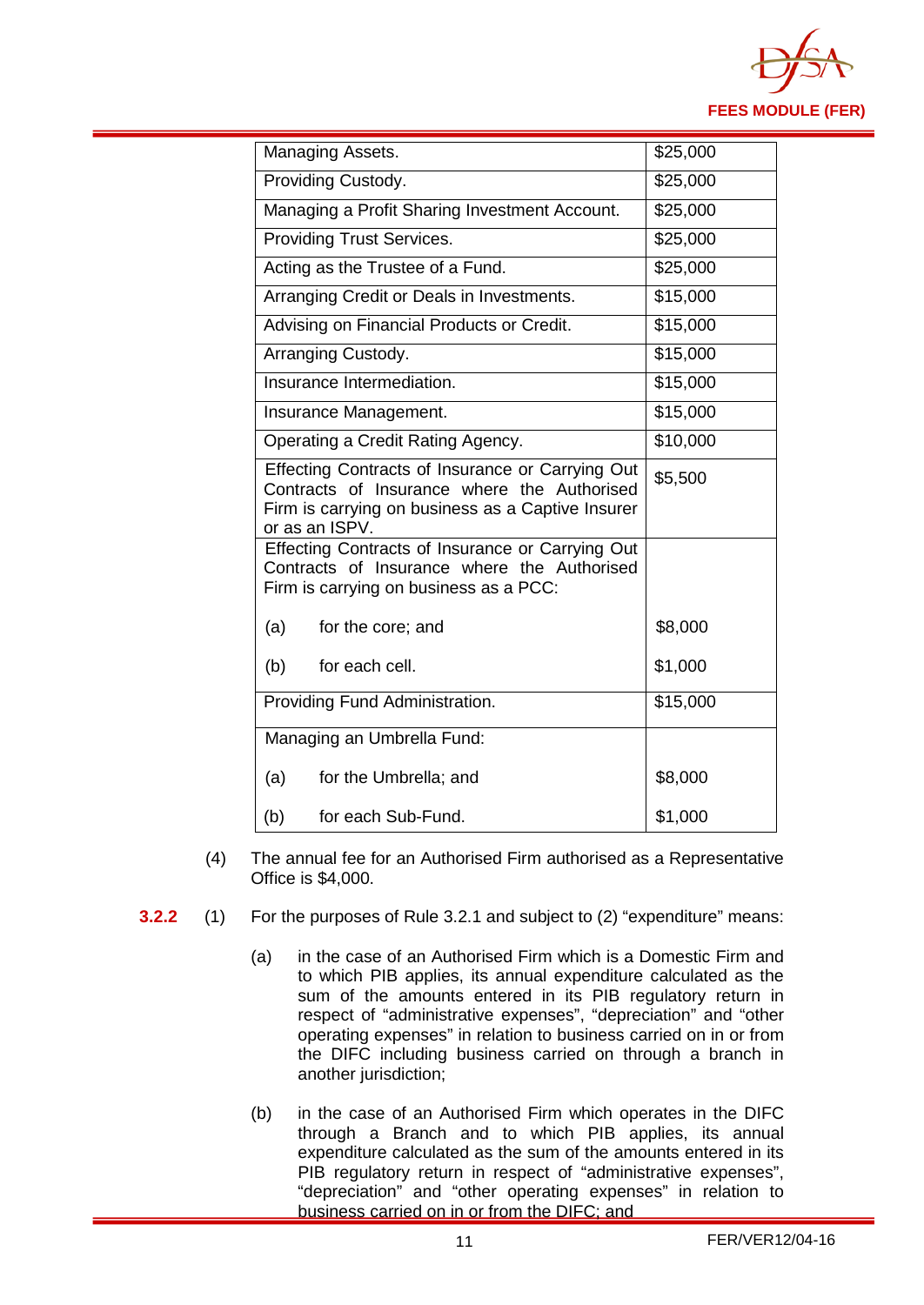

(c) in the case of an Authorised Firm to which PIN applies, its annual expenditure as set out in its IN100 or IN30 Annual Regulatory Return, as the case may be, in respect of business carried on in or from the DIFC including, in the case of a Domestic Firm, business carried on through a branch in another jurisdiction:

for the last financial year for which the Authorised Firm has submitted regulatory returns to the DFSA.

(2) If the last financial year referred to in (1) was not twelve months in duration, the expenditure figure shall be increased or decreased on a pro rata basis to produce an equivalent twelve month figure.

#### **Guidance**

The effect of Rule 3.2.2 is that if an Authorised Firm has not, in accordance with the Rules, submitted its first Annual Regulatory Return, then the amount of expenditure is set at zero for the purpose of Rule 3.2.1 (2) (b).

#### <span id="page-13-0"></span>**3.3 Authorised Market Institutions (initial period)**

- **3.3.1** (1) An Authorised Market Institution must pay to the DFSA an initial annual fee specified in (2) for the initial period of regulation between the date of the grant of its Licence and the end of the year.
	- (2) The initial annual fee is \$100,000, multiplied by the number of whole calendar months between the date of the grant of the Licence and the end of the year and divided by 12.

#### <span id="page-13-1"></span>**3.4 Authorised Market Institutions (subsequent periods)**

- **3.4.1** An Authorised Market Institution must pay to the DFSA the applicable annual fee prescribed in Rules 3.4.2, 3.4.3 and 3.4.4 for any period of regulation after the initial period described in Rule 3.3.1.
- **3.4.2** (1) An Authorised Market Institution carrying on the Financial Service of Operating an Exchange must pay to the DFSA an annual fee of \$100,000.
	- (2) An Authorised Market Institution carrying on the Financial Service of Operating a Clearing House must pay to the DFSA an annual fee of \$100,000.
	- (3) An Authorised Market Institution carrying on both of the Financial Services of Operating an Exchange and Operating a Clearing House must pay to the DFSA an annual fee of \$200,000.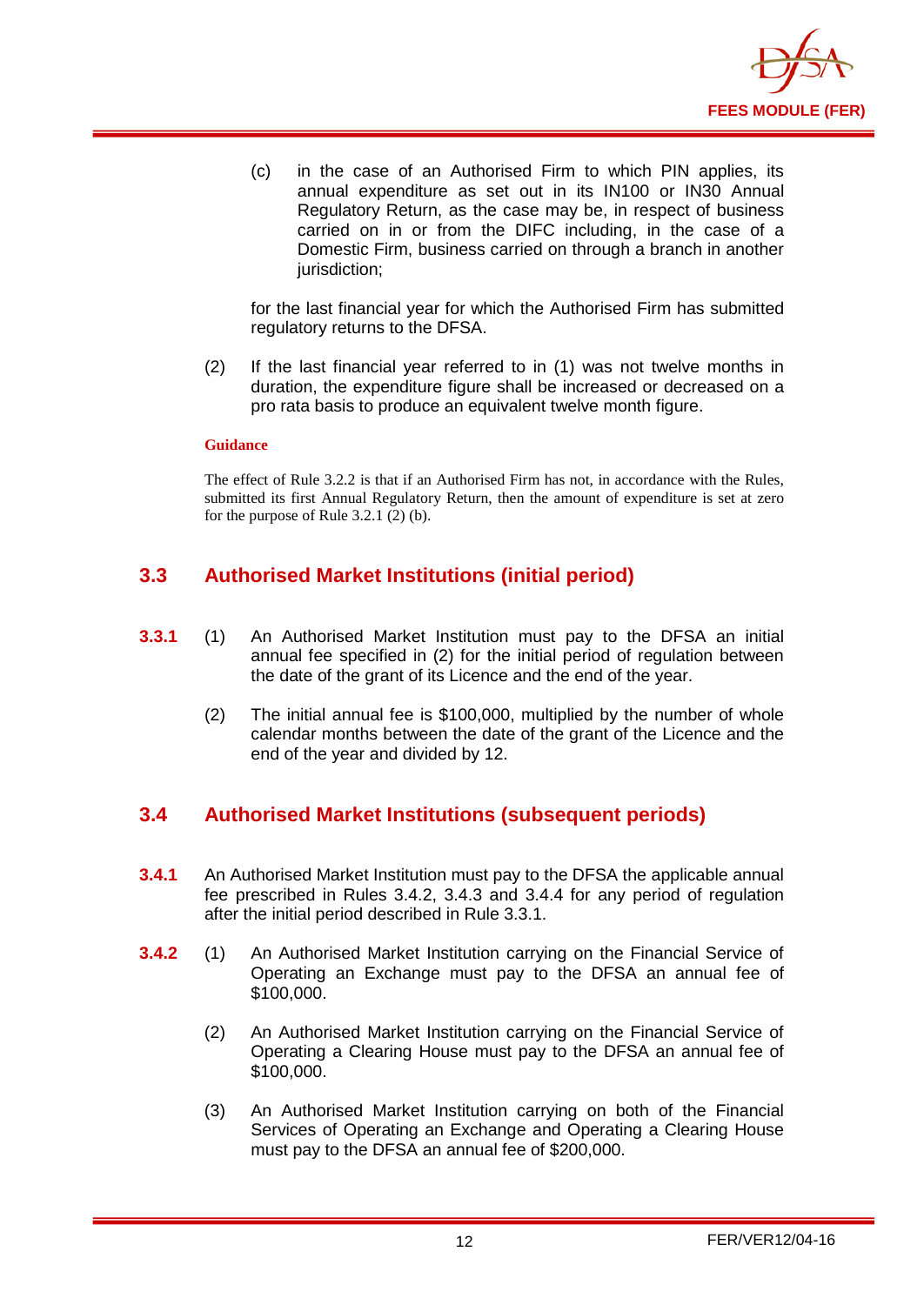

- **3.4.3** An Authorised Market Institution maintaining an Official List of Securities must pay to the DFSA an annual fee of \$75,000.
- **3.4.4** An Authorised Market Institution carrying on the Financial Service of Operating an Alternative Trading System must pay to the DFSA an annual fee of \$65,000.

#### <span id="page-14-0"></span>**3.5 Registered Auditors (initial period)**

- **3.5.1** (1) A Registered Auditor permitted under its registration to conduct audits of Authorised Persons (where those Persons are Domestic Firms or Domestic Funds) must pay to the DFSA an initial annual fee for the initial period of registration between the date of the grant of registration and the end of the year calculated in accordance with (2).
	- (2) The initial annual fee is \$7,000 multiplied by the number of whole calendar months between the date of the grant of the registration and the end of the calendar year and then divided by 12.

#### <span id="page-14-1"></span>**3.6 Registered Auditors (subsequent periods)**

- **3.6.1** (1) A Registered Auditor permitted under its registration to conduct audits of Authorised Persons (where those Persons are Domestic Firms) or Domestic Funds must, subject to Rule 3.6.3, pay to the DFSA an annual fee calculated in accordance with (2).
	- (2) The amount of the fee payable is specified in the right hand column of the table and is dependent upon the number of audits of Authorised Persons which are Domestic Firms and audits of Domestic Funds specified in the left hand column.

| Audits reported in Registered   Annual fee<br>Auditor's Annual Information<br>Return for the previous<br>calendar year |                                       |
|------------------------------------------------------------------------------------------------------------------------|---------------------------------------|
| $0 - 15$                                                                                                               | \$7,000                               |
| 16-30                                                                                                                  | \$7,000<br>plus \$500<br>audit<br>per |
|                                                                                                                        | conducted above 15.                   |
| 31 or more                                                                                                             | \$14,500 plus \$1,000 per audit       |
|                                                                                                                        | conducted above 30, up to a           |
|                                                                                                                        | maximum fee of \$21,000.              |

- **3.6.2** (1) A Registered Auditor permitted under its registration to conduct audits of Public Listed Companies must, subject to Rule 3.6.3, pay to the DFSA an annual fee calculated in accordance with (2).
	- (2) The amount of the fee is \$5,000 per audit conducted of a Public Listed Company as reported in the Registered Auditor's Annual Information Return for the previous calendar year, up to a maximum fee of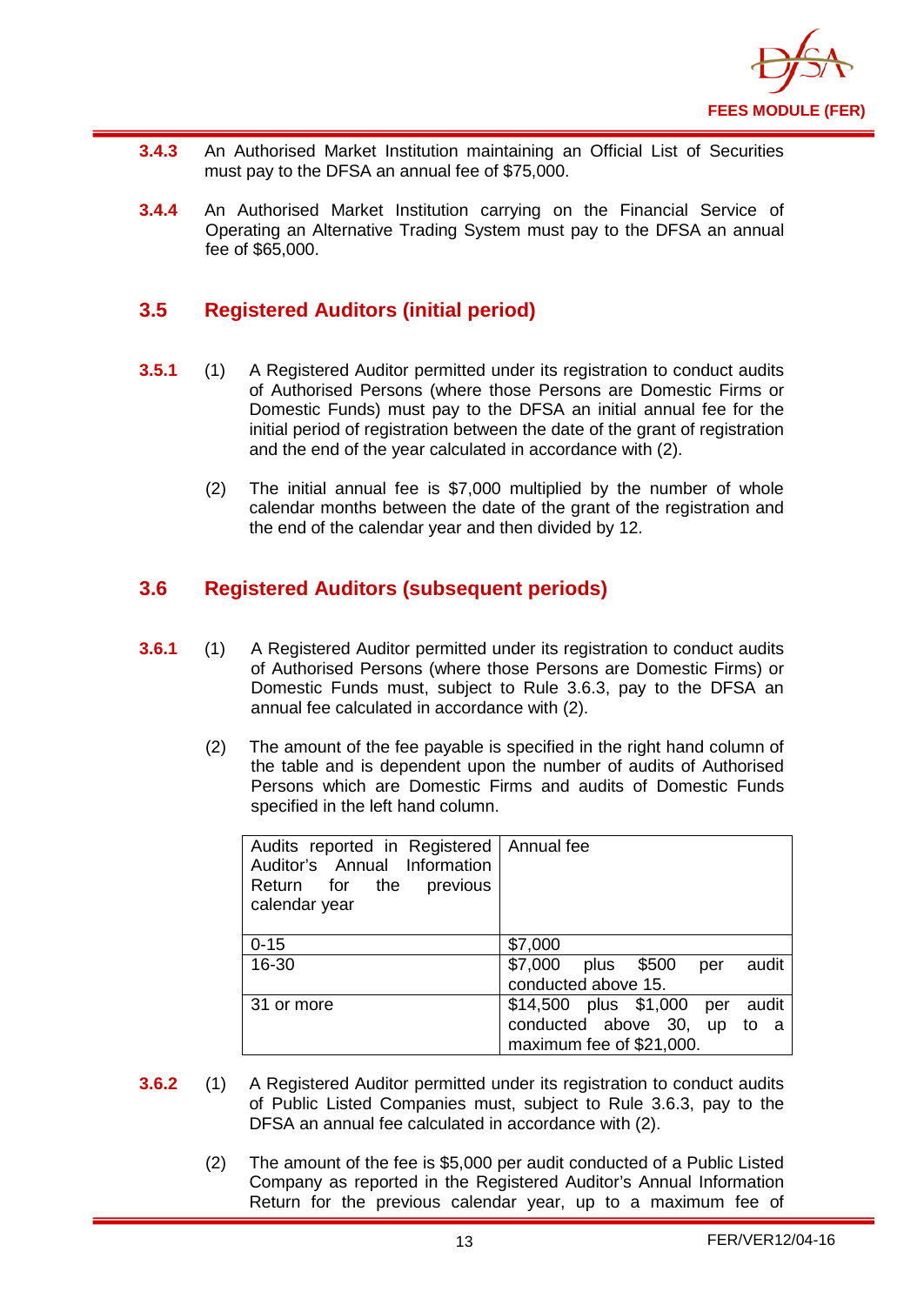

\$20,000.

- (3) No fee is payable under this Rule if the Registered Auditor has not conducted any audits of Public Listed Companies in the previous calendar year.
- **3.6.3** A Registered Auditor permitted under its registration to conduct audits of both:
	- (a) Authorised Persons (where those persons are Domestic Firms) or Domestic Funds; and
	- (b) Public Listed Companies,

must pay to the DFSA an annual fee equal to the amount calculated under Rule 3.6.1 plus the amount calculated under Rule 3.6.2.

#### <span id="page-15-0"></span>**3.7 Designated Non-Financial Businesses and Professions (initial period)**

**3.7.1** A Person meeting part (1) (d), (e) or (f) of the definition of a DNFBP must pay to the DFSA an annual fee of \$4,000 for the initial period of registration between the date of the grant of registration and the end of the year**.** 

#### <span id="page-15-1"></span>**3.8 Designated Non-Financial Businesses and Professions (subsequent periods)**

**3.8.1** A Person meeting part (1) (d), (e) or (f) of the definition of a DNFBP must pay to the DFSA an annual fee of \$4,000 for any period of registration after the initial period described in Rule 3.7.1.

### <span id="page-15-2"></span>**3.9 Domestic Funds (initial period)**

- **3.9.1** (1) A Fund Manager must pay to the DFSA in respect of each Domestic Fund for which it is the Fund Manager the initial annual fee prescribed in (3) for the period immediately following registration or notification until the end of the year.
	- (2) The initial annual fee must be paid to the DFSA:
		- (a) in the case of a Public Fund, at the time of registration; and
		- (b) in the case of an Exempt Fund or Qualified Investor Fund, at the time of notification to the DFSA pursuant to Article 34 of the Collective Investment Law 2010.
	- (3) The initial annual fee is\$4,000.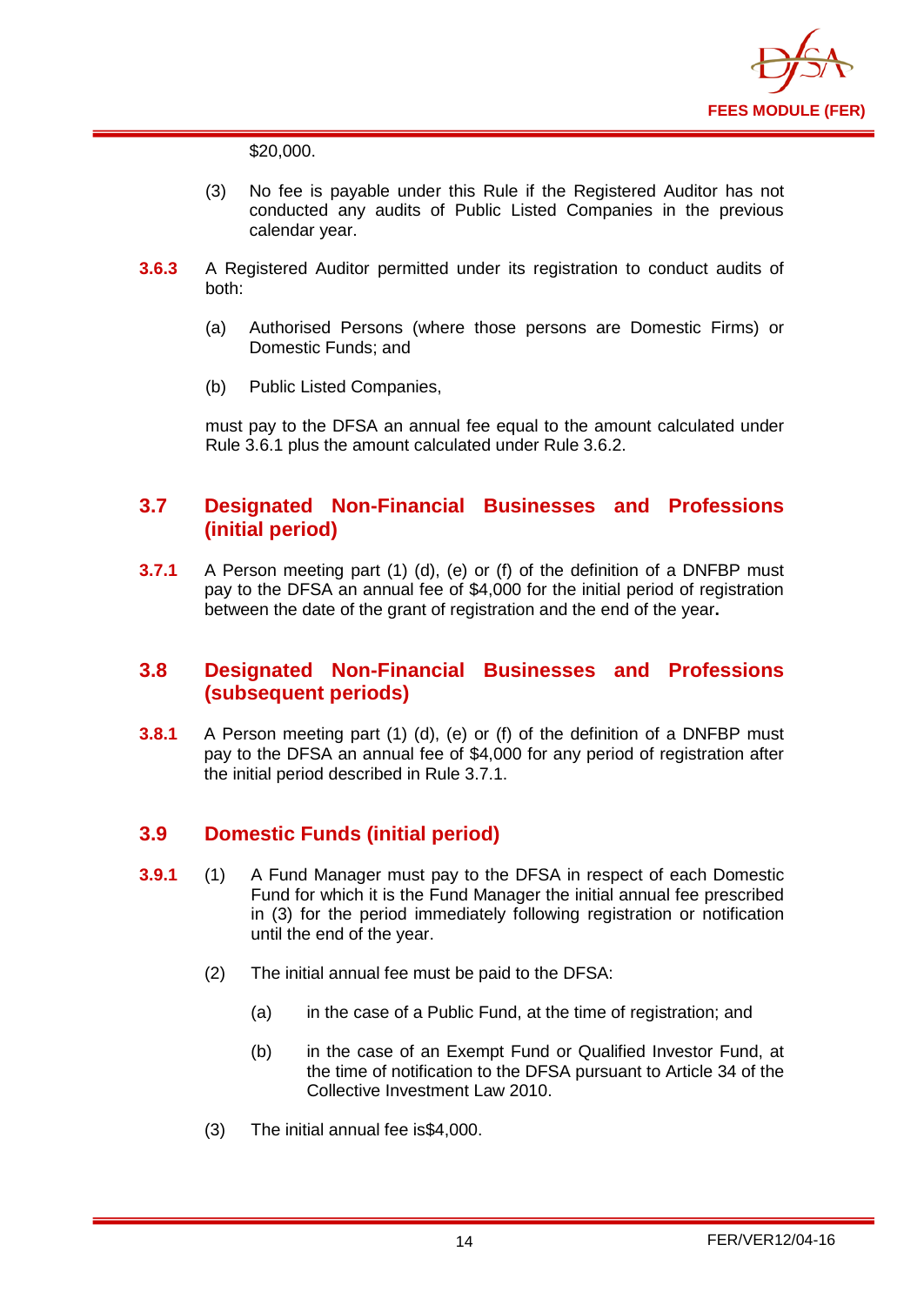

#### <span id="page-16-0"></span>**3.10 Domestic Funds (subsequent periods)**

- **3.10.1** (1) A Fund Manager must pay to the DFSA in respect of each Domestic Fund for which it is the Fund Manager the annual fee prescribed in (2) for any period after the initial period described in Rule 3.9.1.
	- (2) The annual fee for any period after the initial period is \$4,000.

#### <span id="page-16-1"></span>**3.11 Listed Entities and Recognised Persons**

**3.11.1** (1) A Listed Entity that has equity securities admitted to the Official List of Securities must pay to the DFSA an annual fee consisting of \$2,500 plus the additional fee (if any) calculated in accordance with the table to this Rule.

| <b>Additional Fee</b>                                     |                                                                                              |  |  |  |
|-----------------------------------------------------------|----------------------------------------------------------------------------------------------|--|--|--|
| Market capitalisation in<br>millions of the Listed Entity | USD   Fee payable in respect of each<br>million of<br>market<br><b>USD</b><br>capitalisation |  |  |  |
| 0 to 100                                                  | \$0                                                                                          |  |  |  |
| >100 to 500                                               | \$5                                                                                          |  |  |  |
| >500 to 5,000                                             | \$1                                                                                          |  |  |  |
| >5,000 to 10,000                                          | \$0.50                                                                                       |  |  |  |
| >Greater than 10,000                                      | \$0.25                                                                                       |  |  |  |

- (2) In (1), "equity securities" means Shares, Certificates over Shares and Warrants over Shares.
- (3) For the purposes of the table to (1), the market capitalisation of the Listed Entity must be determined as at the last business day in November of the year before the calendar year to which the annual fee relates and is to be based on the official closing price on the AMI at the end of that day.

#### **Guidance**

- 1. The market capitalisation of a Listed Entity is calculated by multiplying the number of listed equity securities by the closing price per equity security on the relevant day.
- 2. The following is an example of how the annual fee under Rule 3.11.1 is calculated. A Listed Entity has equity securities admitted to the Official List of Securities. On the last business day of November of the year before the relevant calendar year, it had a market capitalisation of USD 250 million. Its annual fee for the calendar year will be calculated as follows:

| Fixed fee                           | \$2,500                           |
|-------------------------------------|-----------------------------------|
| Additional fee, consisting of:      |                                   |
| initial USD 100mn of capitalisation | \$0 (100 x 0)                     |
| remaining<br>USD.                   | 150mn of   \$750 (150 $\times$ 5) |
| capitalisation                      |                                   |
| Total                               | \$3,250                           |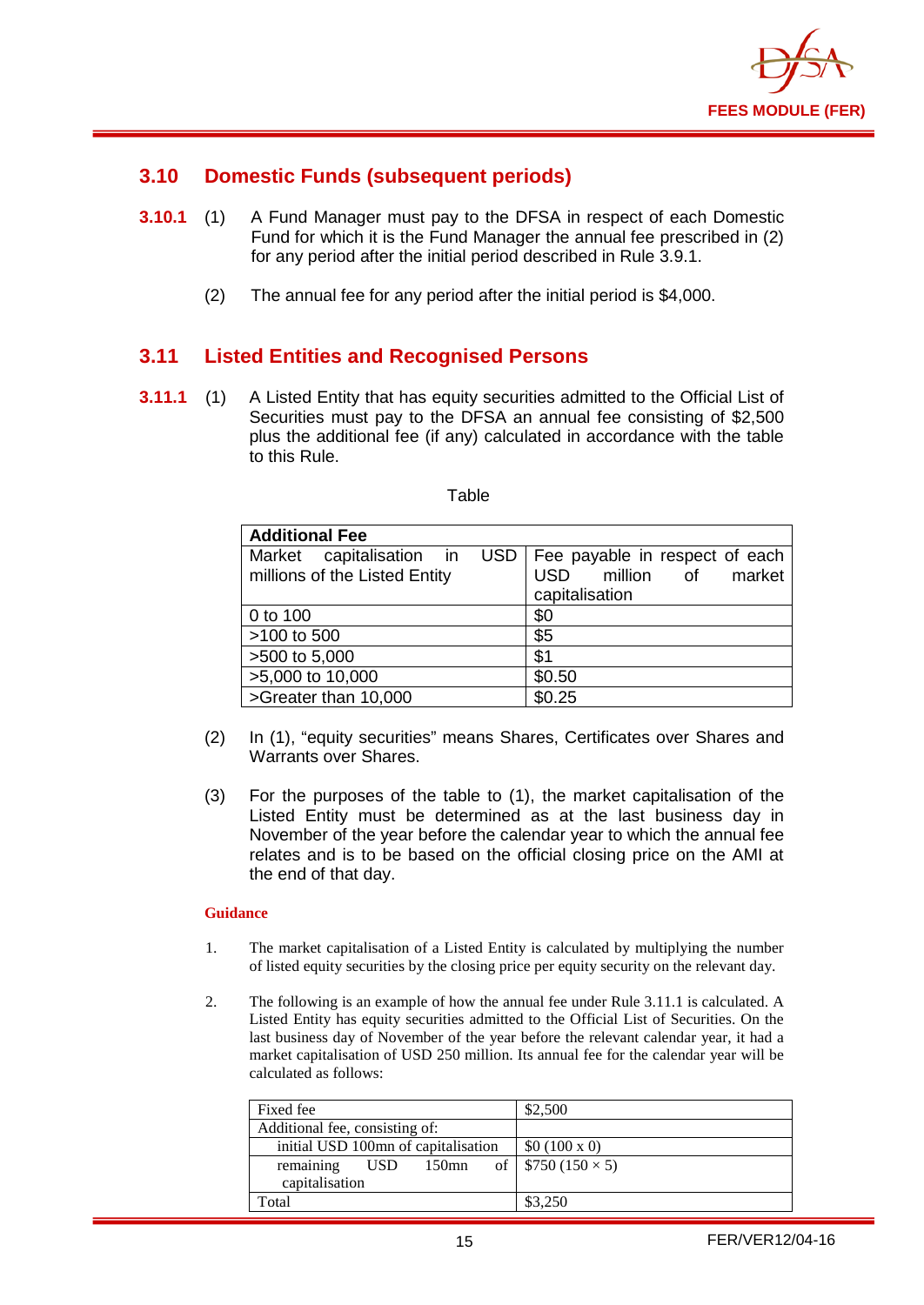

- **3.11.2** (1) The DFSA may by notice require a Recognised Person to pay to the DFSA a fee not exceeding \$10,000, being for a year or a part of a year, if the DFSA reasonably expects to incur substantial additional costs during that period in dealing with a matter connected to:
	- (a) the Recognised Person's compliance with legislation administered by the DFSA; or
	- (b) the Person's status as a Recognised Person.
	- (2) If the DFSA proposes to require payment of a fee under (1), it must notify the Person as soon as reasonably practicable of the amount of the fee.
	- (3) A fee payable under (1) must be paid within the period specified in the relevant notice.

#### **Guidance**

The DFSA may require the payment of a fee under Rule 3.11.2 in cases including, but not limited to, where a transaction or event involving a Recognised Person is likely to cause the DFSA to incur significant additional costs, such as a matter which will require the DFSA to liaise with the Person's home supervisor, a significant corporate event or a matter that will require additional supervisory scrutiny by the DFSA.

#### <span id="page-17-0"></span>**3.12 Transitional**

- **3.12.1** The amendments to this chapter made by Rule-making instrument No. 152 of 2015 do not:
	- (a) affect the calculation of any annual fee payable under this chapter for the 2015 calendar year (or any part of that year); or
	- (b) require the payment for the 2015 calendar year (or any part of that year) of any new periodic fee introduced in this chapter by those amendments.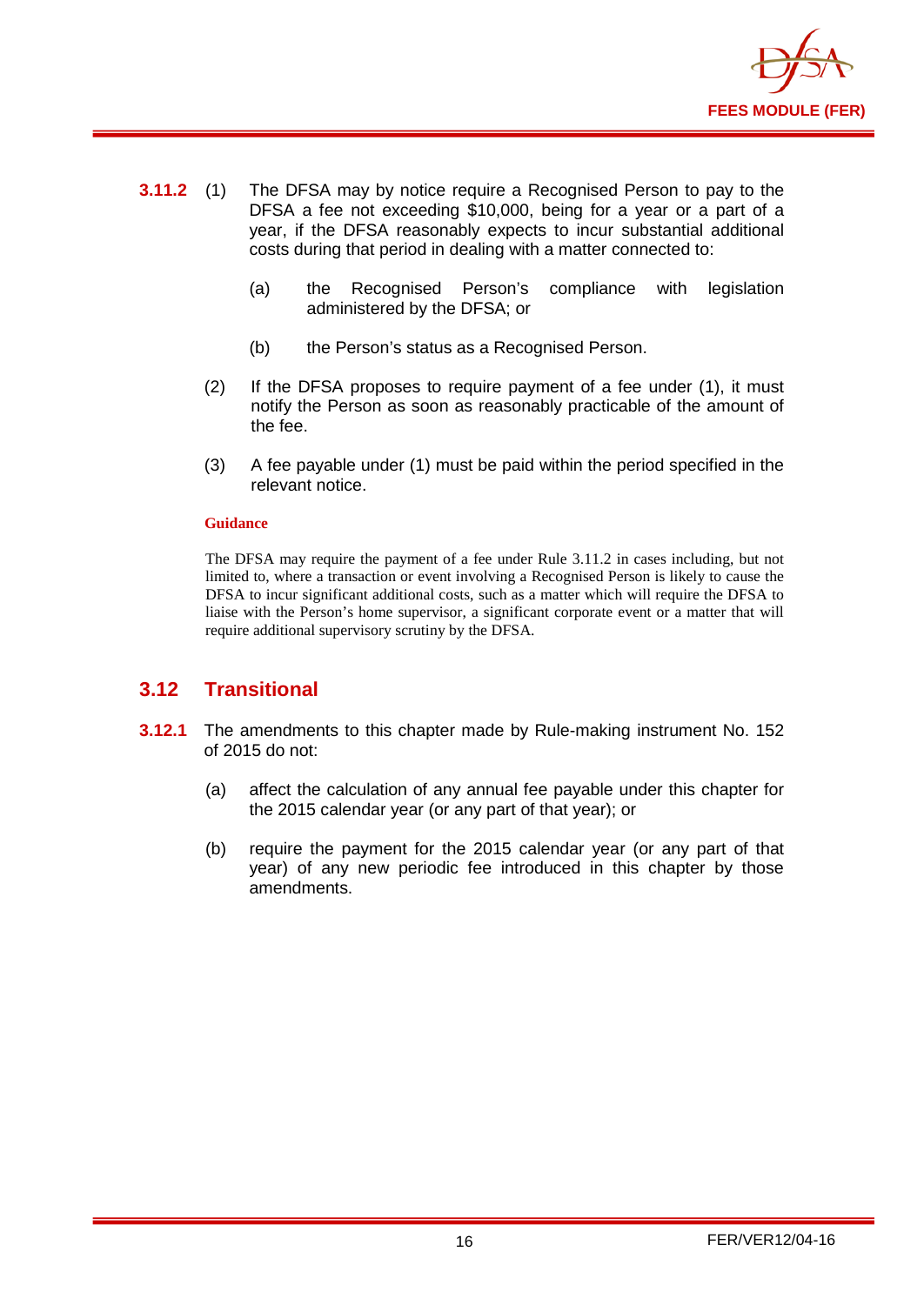

#### <span id="page-18-0"></span>**4 FILING FEES**

#### <span id="page-18-1"></span>**4.1 Filing a Prospectus, Issue Note or other document for approval**

- **4.1.1** (1) A Person filing a Prospectus or other document with the DFSA, for approval in accordance with Rule 2.4.1(i)(iii), section 2.6, section 2.7, section 6.3 or Rule 9.7.4 of MKT must pay to the DFSA the applicable fee specified in the table in (2).
	- (2) This is the table referred to in (1):

| <b>Filing event</b>                                                                                             | <b>Equity Securities</b> | <b>Non-Equity</b><br><b>Securities</b> |
|-----------------------------------------------------------------------------------------------------------------|--------------------------|----------------------------------------|
| Prospectus or equivalent<br>document                                                                            | \$35,000                 | \$10,000                               |
| <b>Registration Statement</b>                                                                                   | \$27,500                 | \$7,500                                |
| Securities Note<br>and<br>Summary                                                                               | \$7,500                  | \$2,500                                |
| Supplementary<br>Prospectus                                                                                     | \$2,000                  | \$2,000                                |
| Programme update                                                                                                | n/a                      | \$8,000                                |
| Any other document<br>which is required by the<br>Markets Law or Markets<br>Rules to be approved by<br>the DFSA | \$5,000                  | \$3,000                                |

- (3) In (2), "equity securities" means Shares, Certificates over Shares and Warrants over Shares, and "non-equity securities" means all other Securities.
- (4) The fee payable under (1) must be paid to the DFSA before the filing of the Prospectus or other document.
- (5) A Prospectus or other document will not be considered to have been properly filed until the fee payable under (1) has been paid to the DFSA.

#### **Guidance**

The DFSA may levy a supplementary fee under Rule 1.2.6 if it appears to it that approval of a Prospectus or other document is likely to cause it to incur substantial additional costs, for example, because the Prospectus or transaction is complex. In such cases, the DFSA will usually discuss with the Issuer the level of supplementary fee before or as soon as possible after the submission of an application for approval of the document.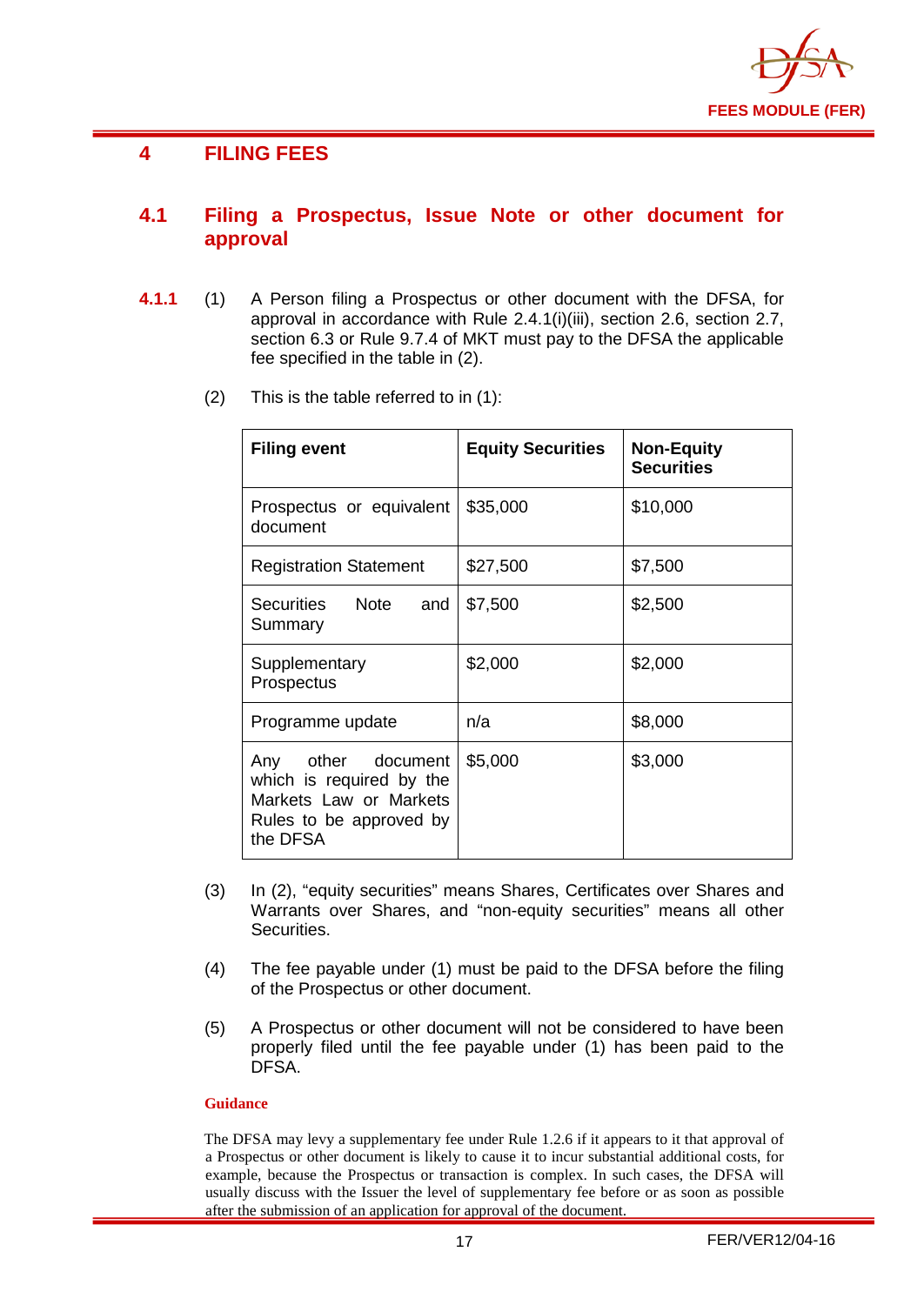

#### <span id="page-19-0"></span>**4.2 Filing a reference with the FMT**

- **4.2.1** A fee of \$5,000 must be paid to the DFSA before a reference to the FMT is considered filed with the FMT.
- **4.2.2** The president of the FMT may waive all or part of the \$5,000 filling fee if the Person commencing the reference is an individual and if, in the circumstances, the president considers it is equitable to do so.

#### <span id="page-19-1"></span>**4.3 Seeking consent to commence a regulatory proceeding before the FMT**

- **4.3.1** A fee of \$5,000 must be paid to the DFSA by a Person seeking the consent of the DFSA to bring a regulatory proceeding before the FMT.
- **4.3.2** The DFSA may waive all or part of the \$5,000 fee if the Person seeking the consent is an individual and if, in the circumstances, the DFSA considers it is equitable to do so.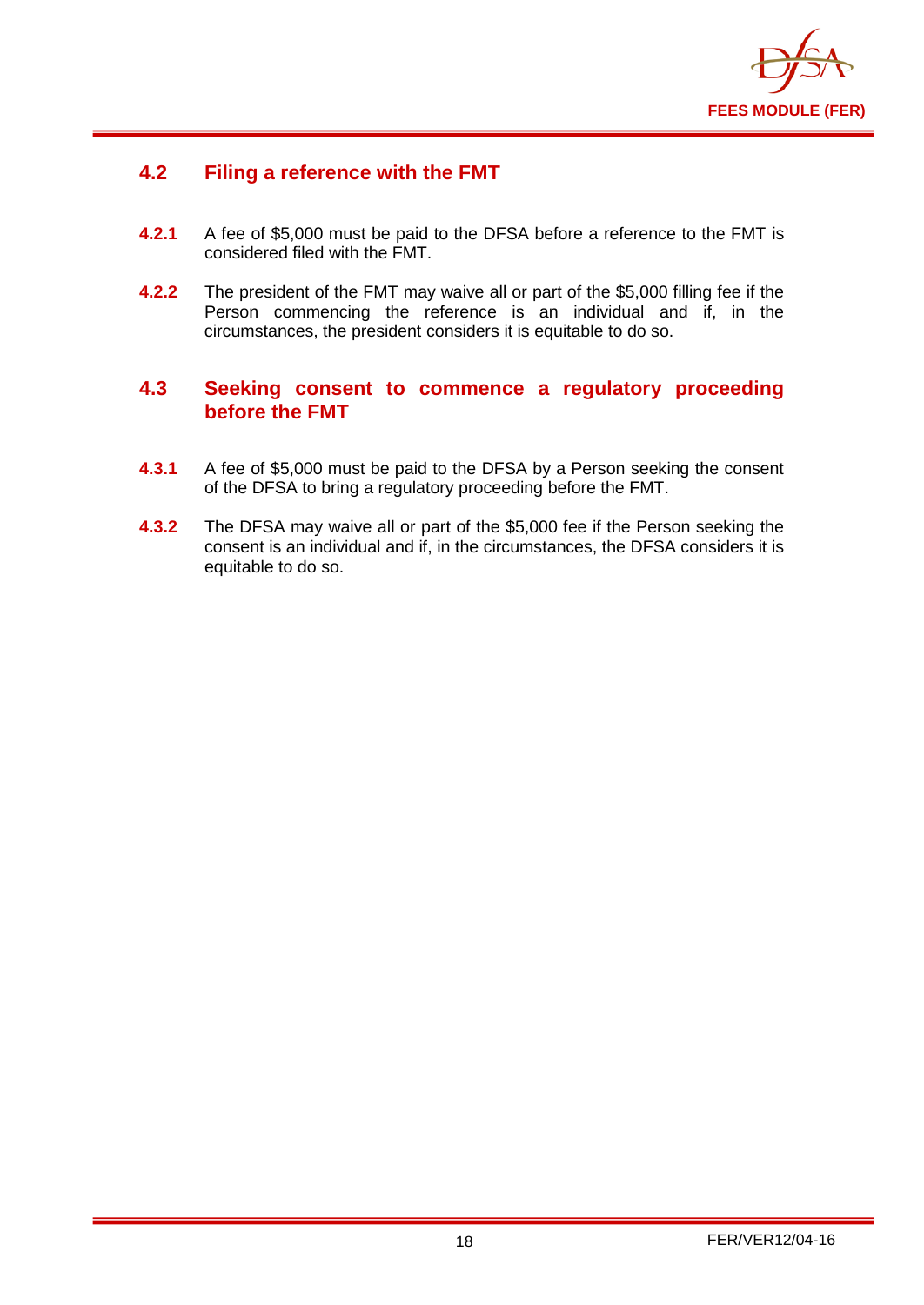

# <span id="page-20-0"></span>**5 TAKEOVER FEES**

#### <span id="page-20-1"></span>**5.1 Bid Documents**

- **5.1.1** (1) Fees are payable on Bid Documents and the Bidder is responsible for the payment to the DFSA of the applicable fee in accordance with (2) and (3).
	- (2) The Bidder must pay to the DFSA the fee specified in the right hand column of the table in (4) which corresponds to the value of the Bid specified in the left hand column of the table.
	- (3) In regard to the value of the Bid for the purposes of (2):
		- (a) where there are alternative Bids, the alternative with the highest value must be used to calculate the value of the Bid. Bids for all classes of equity Share capital must be included in the calculation of the value of the Bid, but Bids for non-equity Share capital, Convertibles, Options and the like must not;
		- (b) when a merger is effected by Bids for both entities by a new entity created to make the Bids, the fee will be determined by the value of the lower of the two Bids; and
		- (c) when the fee falls to be calculated on the basis of the value of the Securities to be issued as consideration, it must be computed by reference to the closing price of the relevant Securities at the last practicable date before the publication of the Bid Document as stated in that document or, as the case may be, by reference to the estimated value of any unlisted Securities consideration given in the document.
	- (4) This is the table referred to in (2):

| Value of the Bid in<br><b>US\$ million</b> | Fee in<br>US\$ |
|--------------------------------------------|----------------|
| Less than 5                                | 7,500          |
| Over 5 to 25                               | 15,000         |
| Over 25 to 100                             | 55,000         |
| Over 100 to 500                            | 150,000        |
| Over 500                                   | 370,000        |

#### **Guidance**

1. Where a Bidder issues a revised Bid Document that increases the value of the Bid, the DFSA will require payment of the difference between the fee that would be applicable under the table in Rule 5.1.1 (4) in respect of the value of the revised Bid, and the fee previously paid in respect of the value of the initial Bid.